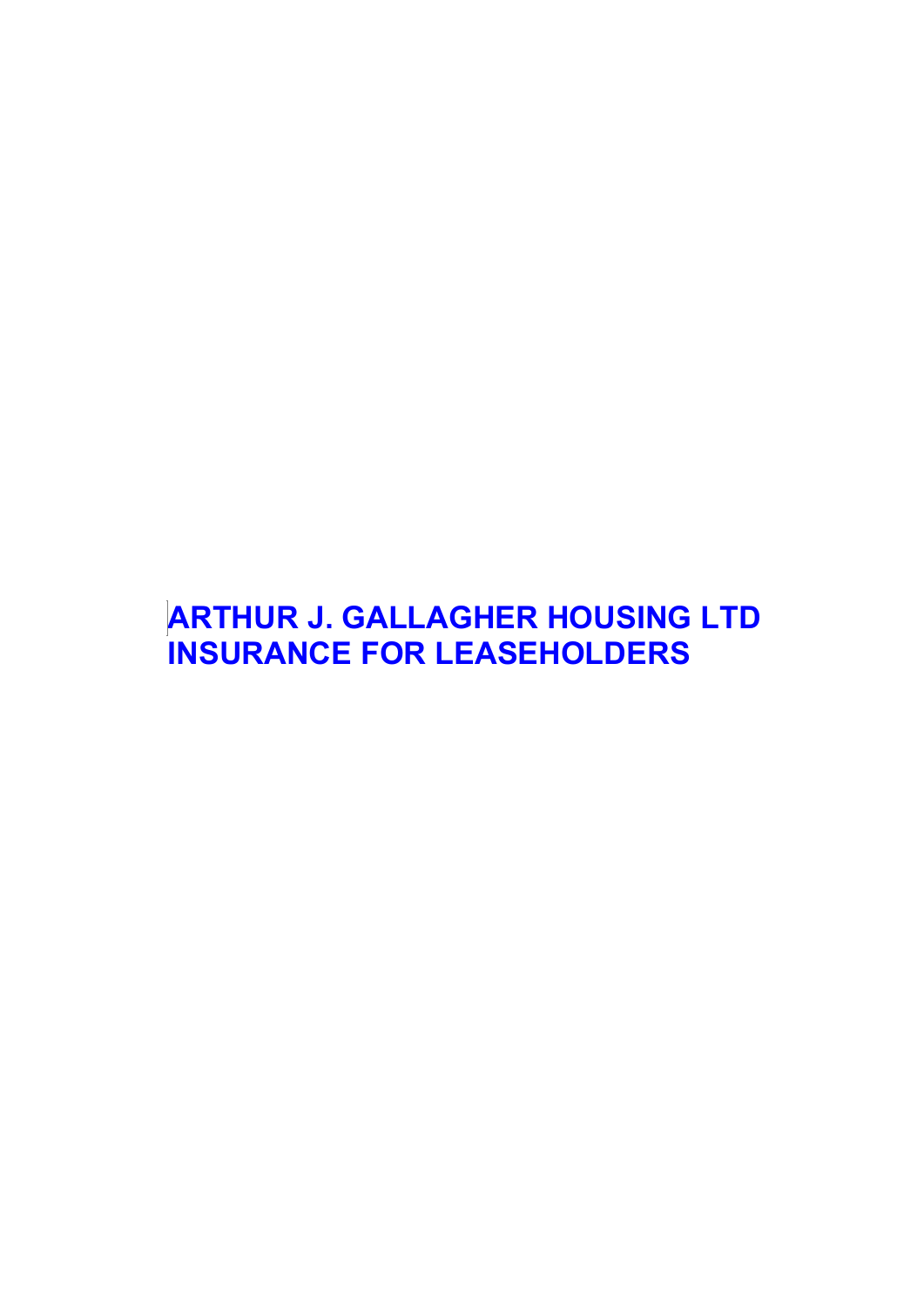# **CONTENTS**

| The Insurance Contract            | 1  |
|-----------------------------------|----|
| Definitions                       | 4  |
| <b>Buildings Section</b>          | 8  |
| Property Owners Liability Section | 26 |
| <b>General Exclusions</b>         | 30 |
| <b>Policy Conditions</b>          | 33 |
| <b>Claims Conditions</b>          | 35 |
| Endorsements                      | 39 |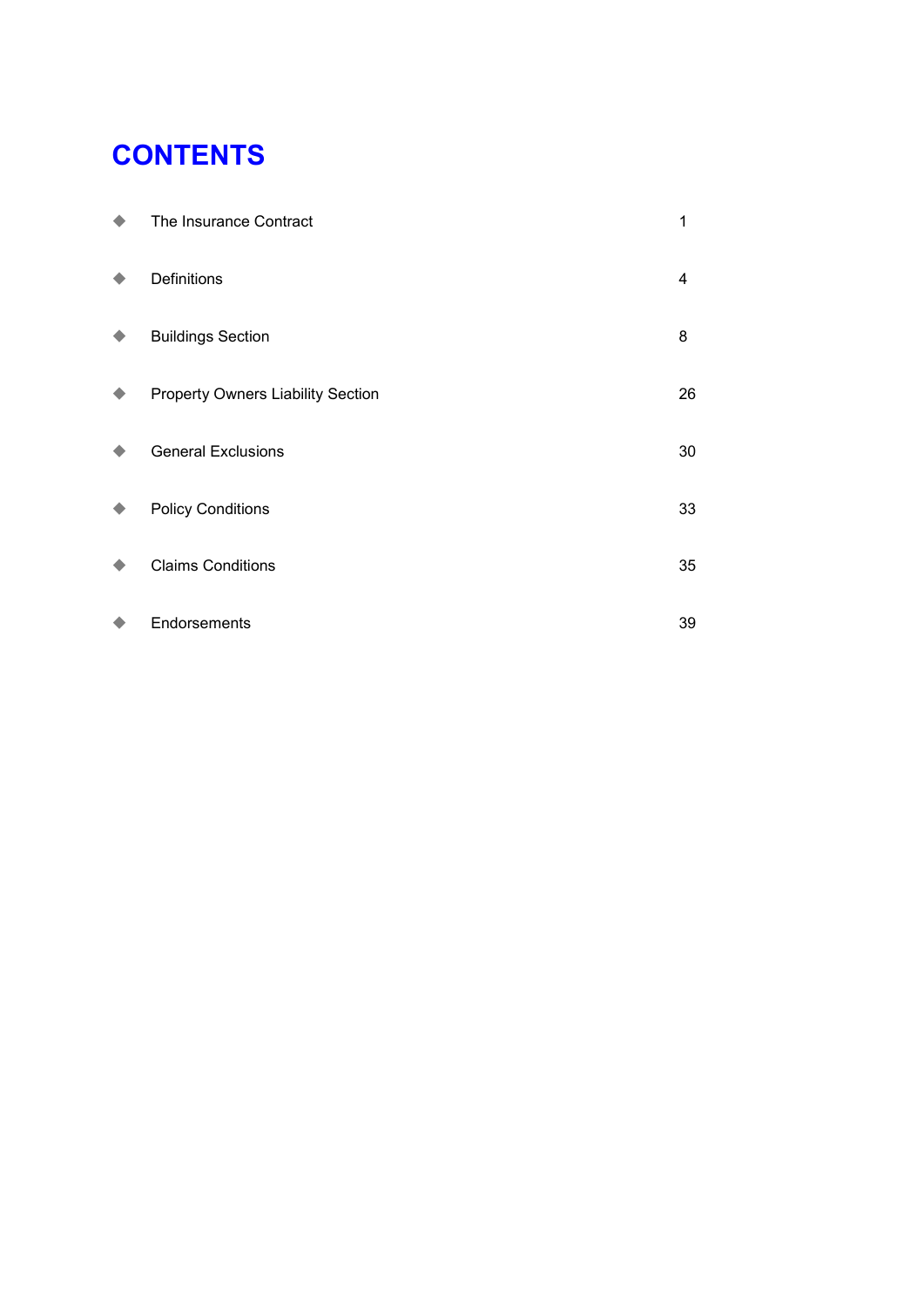# **THE INSURANCE CONTRACT**

This is **your** insurance document. Please read this booklet, the **schedule** and any **endorsements** carefully and keep them in a safe place. This booklet, the **schedule** and any **endorsements** applying to **your** insurance form **your** insurance document.

If **you** have any questions about any of **your** insurance documents, call **Arthur J. Gallagher Housing Limited.** Unless **we** have agreed otherwise with **you**, this insurance is governed under the laws of England and Wales and any reference **we** make to specific statutes will mean the UK statute and equivalent laws in the Channel Islands or Isle of Man.

# **Our Complaints Procedure**

We always aim to treat you with fairness, courtesy and respect for your insurance needs, and keep you informed. This commitment extends to dealing with any complaints you might have in a straightforward, helpful way as quickly as possible.

If you have a complaint please contact us quoting your policy number or claim number. You should address your complaint to:

**Arthur J. Gallagher Housing Limited** Head of Business 27-30 Railway Street Chelmsford Essex CM1 1QS

Tel: 01245 341200 Fax: 01245 290 324

If **you** are still not satisfied with the way the complaint has been dealt with, **you** should contact:

Chief Risk Officer Zennor Ltd The Walbrook Building 25 Walbrook London EC4N 8AW

Tel: 0207 283 0070

Zennor Ltd are the agents of Legal & General Insurance Limited and are authorised and regulated by the Financial Conduct Authority.

If **you** are not satisfied with the way a complaint has been dealt with **you** may ask **your** insurer to review **your** case without prejudice to **your** rights in law. The address is: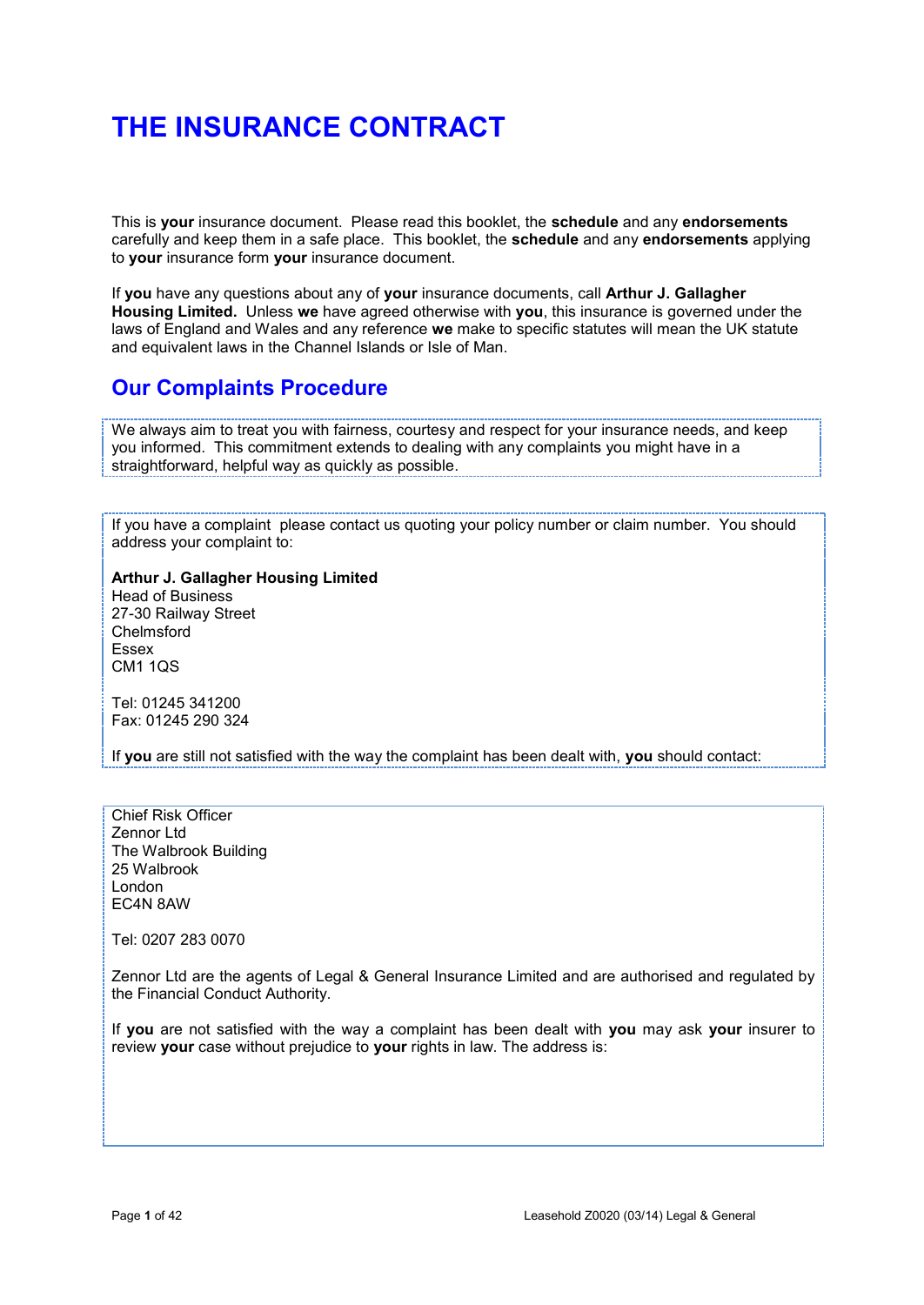# **THE INSURANCE CONTRACT**

The Chief Executive Legal & General Insurance Limited Centre City House The Podium 5 Hill Street Birmingham B5 4US Tel: 0370 9003110

Should **you** remain dissatisfied Legal & General Insurance Limited is a member of the Financial Ombudsman Service (FOS). In the event of a dispute **you** may refer the matter to the FOS at the following address

South Quay Plaza 183 Marsh Wall London E14 9SR

Tel: 0300 123 9123

In all communications the policy number should be quoted

**Legal & General Insurance Limited is covered by the Financial Services Compensation Scheme (FSCS). The FSCS is designed to pay compensation to customers if they lose money because a firm cannot meet its financial obligations. Whether or not you're able to claim and how much you may be entitled to will depend on the specific circumstances at the time. For further information about the scheme please visit the FSCS at: [www.FSCS.org.uk](http://www.fscs.org.uk/) or call them on: 0800 6781100** 

Legal & General Insurance Limited. Registered office: One Coleman Street, London, EC2R 5AA. We are authorised by the Prudential Regulation Authority and regulated by the Financial Conduct Authority and the Prudential Regulation Authority registration number 202050. We are members of the Association of British Insurers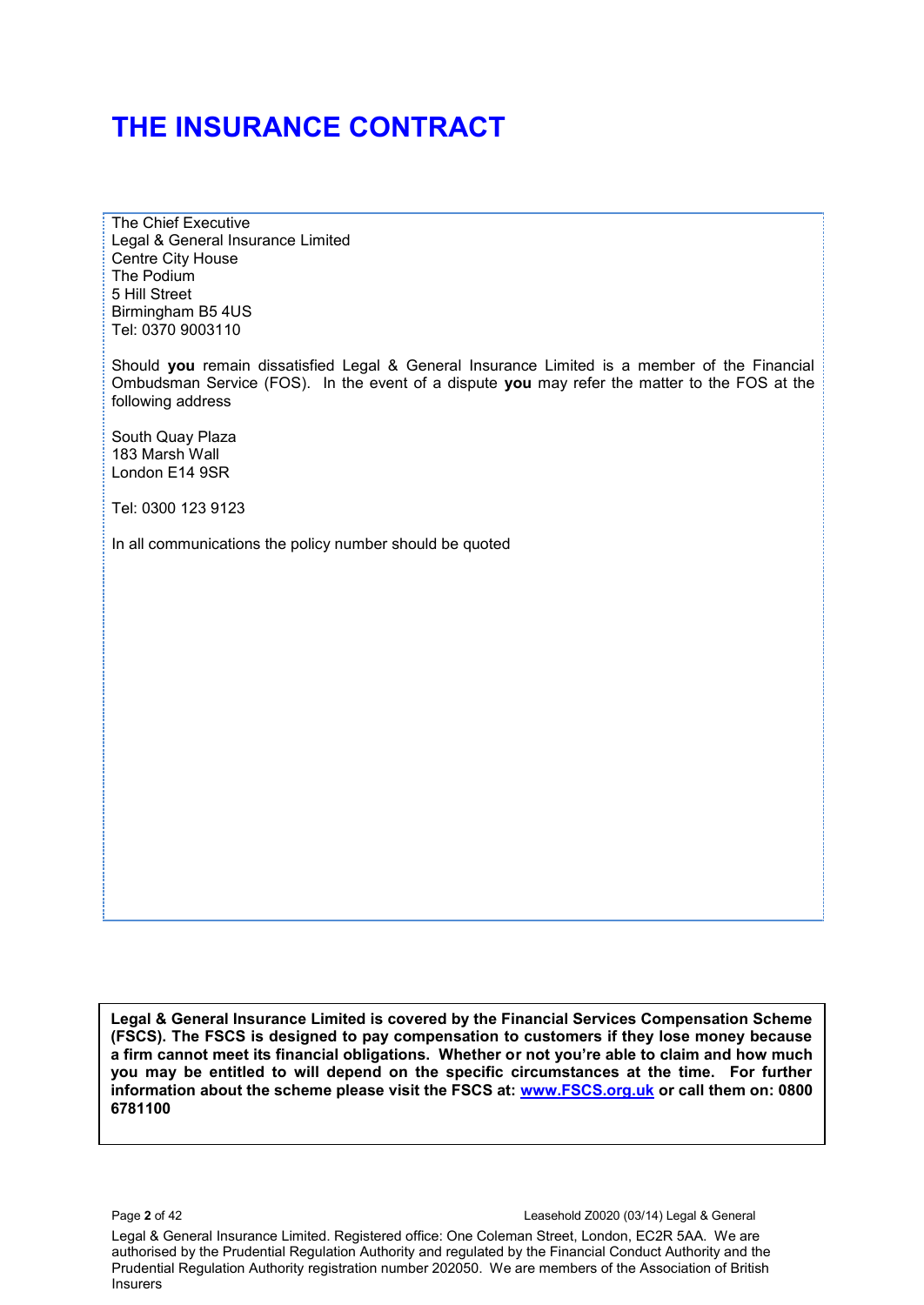# **THE INSURANCE CONTRACT**

This document is a legally binding contract of insurance between **you** (the insured) and **us** (the insurer). The contract does not give, or intend to give, rights to anyone else. No one else has the right to enforce any part of this contract. **We** may cancel or change any part of the contract without getting anyone else's permission. The contract is based on the information **you** provided when **you**  applied for the insurance.

The insurance provided by this document covers property owners liability, loss or damage that occurs during any **period of insurance** for which **you** have paid, or agreed to pay the premium. The insurance is provided under the terms and conditions contained in this document or in any **endorsement** applying to this document. The insurance relates ONLY to those sections of the policy which are shown in the **schedule** as being included

This policy is issued on behalf of Legal & General Insurance Limited.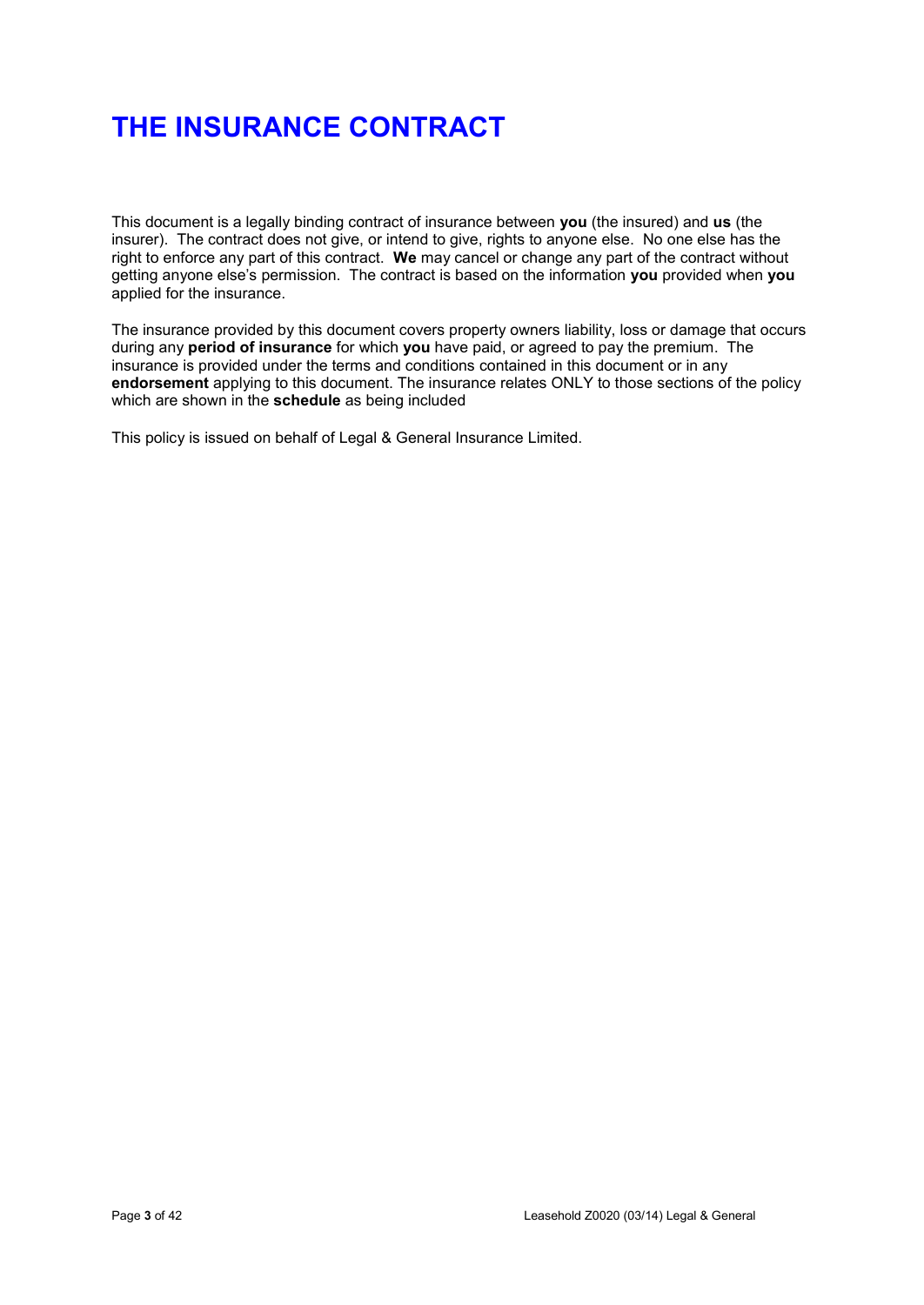Any word defined below will have the same meaning wherever it is shown in this document in **bold** print.

| Word                                       | <b>Meaning</b>                                                                                                                                                                                                                          |
|--------------------------------------------|-----------------------------------------------------------------------------------------------------------------------------------------------------------------------------------------------------------------------------------------|
| <b>Accidental damage</b>                   | Damage caused by external and visible means,<br>other than a deliberate act by you or your<br>directors or employees/members of staff.                                                                                                  |
| <b>Arthur J. Gallagher Housing Limited</b> | Arthur J. Gallagher Housing Limited                                                                                                                                                                                                     |
| <b>Asbestos</b>                            | Asbestos, asbestos fibres or any derivatives of<br>asbestos.                                                                                                                                                                            |
| <b>Block of flats</b>                      | Any block or building converted into flats which<br>you have declared to us and we have accepted<br>under this insurance.                                                                                                               |
| <b>Bodily injury</b>                       | Injury, illness, death or disease.                                                                                                                                                                                                      |
| <b>Buildings, building</b>                 | The structure of the house, bungalow, flat,<br>apartment, block of flats owned by you or for<br>which you are legally responsible which has<br>been declared to us and which we have<br>accepted under this insurance including:        |
|                                            | fixed floor coverings (including fitted carpets<br>a)<br>in communal parts)                                                                                                                                                             |
|                                            | interior decorations;<br>b)                                                                                                                                                                                                             |
|                                            | garages, greenhouses, sheds and<br>C)<br>outbuildings                                                                                                                                                                                   |
|                                            | statues and fountains cemented into the<br>d)<br>ground                                                                                                                                                                                 |
|                                            | patios, paved areas, terraces, footpaths,<br>e)<br>roads, car parks, lampposts, drives,<br>swimming pools but not their covers, hard<br>tennis courts, fixed playground equipment<br>and play areas, walls, fences, hedges and<br>gates |
|                                            | f)<br>solar heating panels, photovoltaic cells and<br>hoardings                                                                                                                                                                         |
|                                            | closed circuit security TV systems, security<br>g)<br>equipment, canopies, fixed signs and<br>external lighting                                                                                                                         |
|                                            | telecommunications aerials, aerial fittings<br>h)<br>satellite dishes and masts                                                                                                                                                         |
|                                            | electrical installations, meters, lifts, boilers,<br>i)                                                                                                                                                                                 |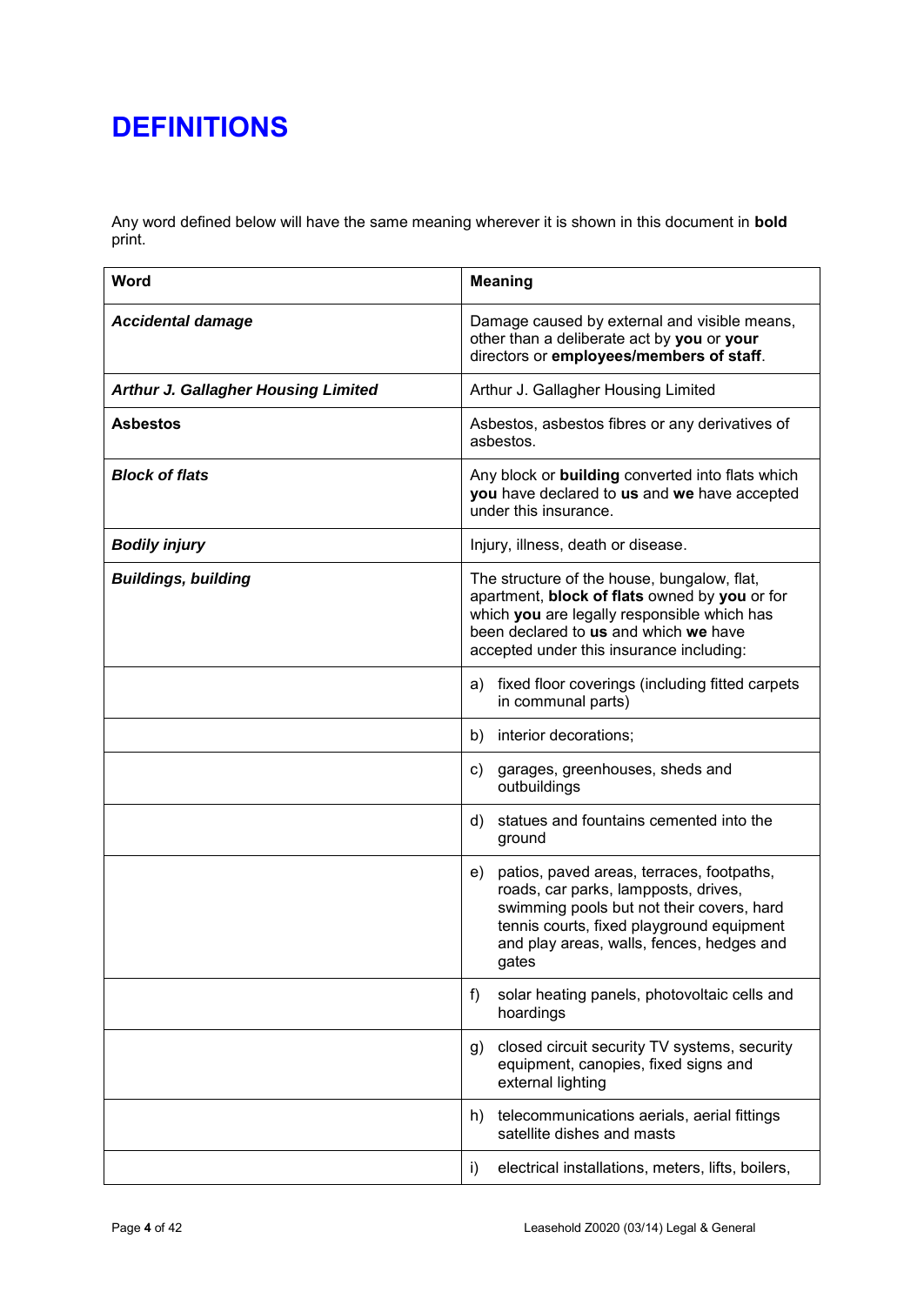| Word                            | <b>Meaning</b>                                                                                                                                           |
|---------------------------------|----------------------------------------------------------------------------------------------------------------------------------------------------------|
|                                 | central heating plant.<br>drains, pipes, cables, oil tanks and<br>$\mathbf{i}$<br>underground tanks used to provide services<br>to or from the buildings |
| <b>Business</b>                 | Ownership of and/or management of buildings.                                                                                                             |
| <b>Employee/member of staff</b> | Any:                                                                                                                                                     |
|                                 | person under a contract of service or<br>a)<br>apprenticeship with you                                                                                   |
|                                 | b) a labour master and people supplied by him<br>or her                                                                                                  |
|                                 | person employed by labour-only sub-<br>C)<br>contractors                                                                                                 |
|                                 | self-employed person<br>d)                                                                                                                               |
|                                 | person hired from any public authority,<br>e)<br>company, firm or individual                                                                             |
|                                 | or voluntary committee member, trustee or<br>f)<br>other voluntary worker                                                                                |
|                                 | while working for you in connection with the<br>business.                                                                                                |
| <b>Endorsement</b>              | A change to the terms of this document under<br>Endorsements shown in the schedule.                                                                      |
| <b>Excess</b>                   | The first part of any claim that you must pay for<br>loss or damage for the amount or amounts as<br>stated in the schedule.                              |
| <b>Geographical limits</b>      | <b>United Kingdom.</b>                                                                                                                                   |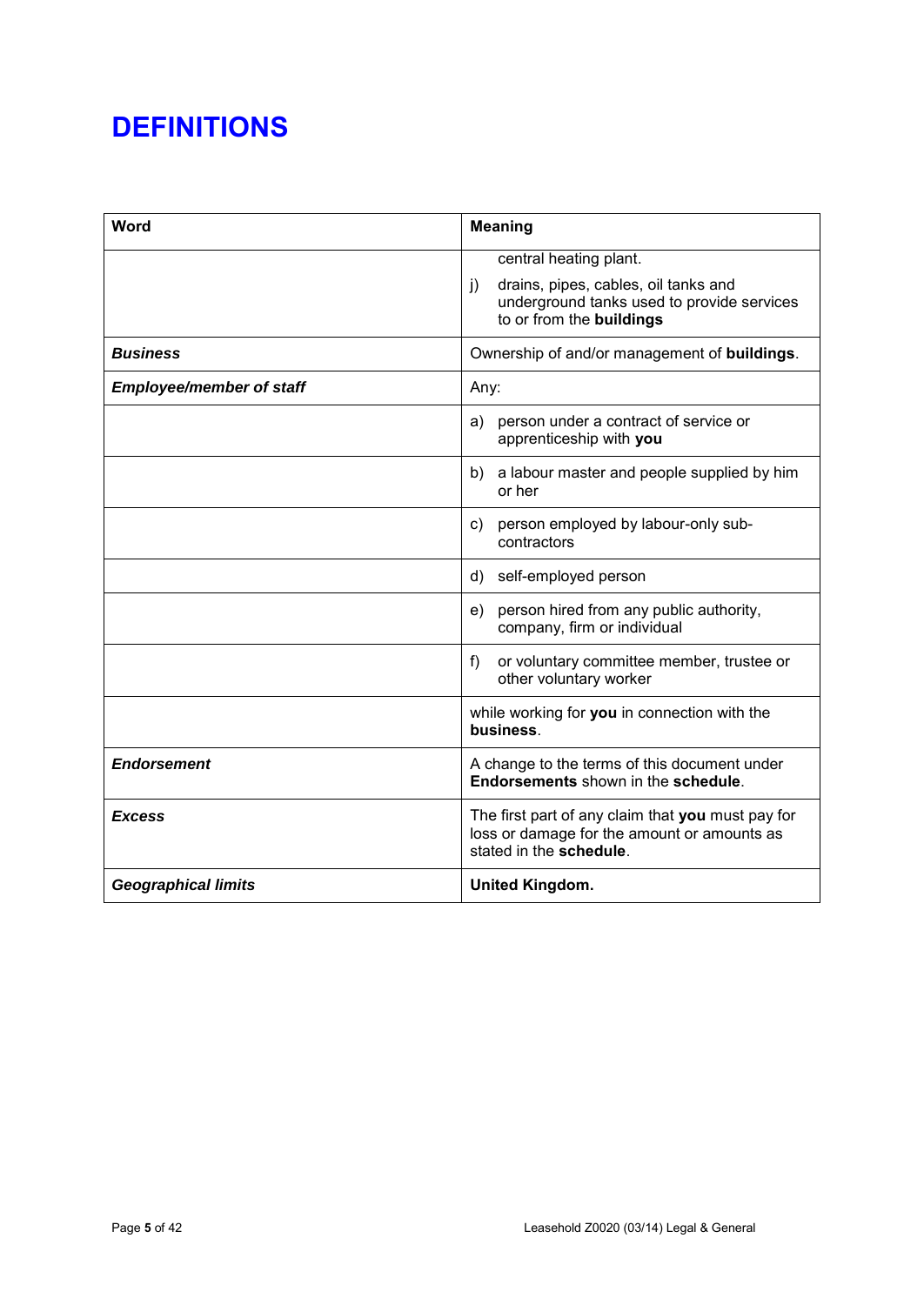| Word                                    | <b>Meaning</b>                                                                                                                                                                                                                                            |
|-----------------------------------------|-----------------------------------------------------------------------------------------------------------------------------------------------------------------------------------------------------------------------------------------------------------|
| <i><b>Insured</b></i>                   | The organisation(s) and $person(s)$ named on the<br>schedule                                                                                                                                                                                              |
| <b>Motorised vehicle</b>                | Any motorised vehicle which is licensed for use<br>on a road or which has to be insured under any<br>laws governing how motor vehicles are used.                                                                                                          |
| <b>Ornamental or landscaped gardens</b> | Any garden that is professionally designed,<br>landscaped and tended.                                                                                                                                                                                     |
| Our, Us, We                             | Legal & General Insurance Limited.                                                                                                                                                                                                                        |
|                                         | For the purposes of claims management we, our<br>or us may also mean Arthur J. Gallagher<br><b>Housing Limited.</b>                                                                                                                                       |
| <b>Period of insurance</b>              | This is the length of time covered by this<br>insurance (as shown in the schedule) and any<br>extra period for which we accept your premium.                                                                                                              |
| <b>Pollution or Contamination</b>       | Pollution or contamination will mean all pollution<br>or contamination of buildings or other structures<br>or of water or land or the atmosphere and all loss<br>or damage or injury directly or indirectly caused<br>by such pollution or contamination. |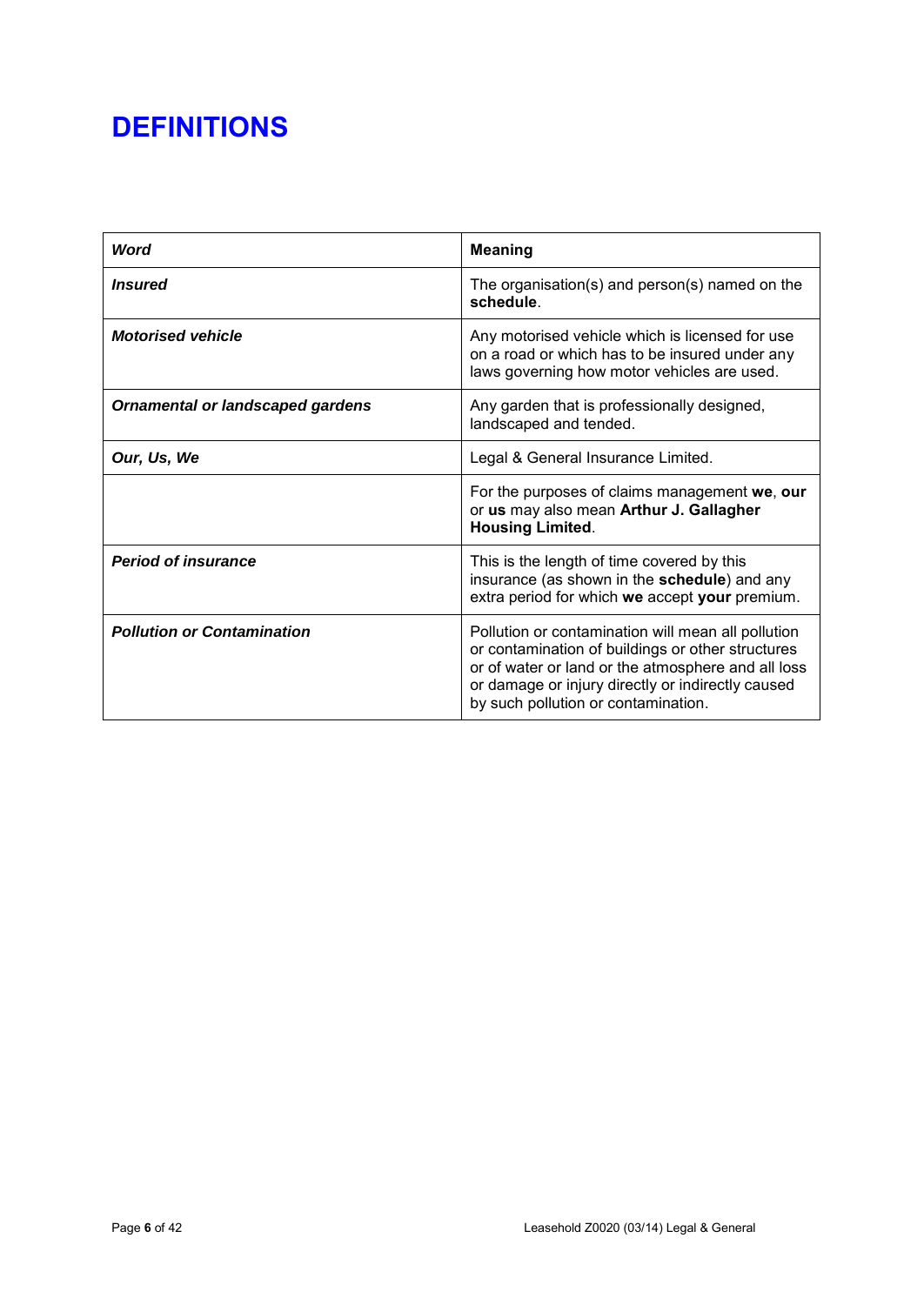| <b>Word</b>            | <b>Meaning</b>                                                                                                                                                                                                                                                           |
|------------------------|--------------------------------------------------------------------------------------------------------------------------------------------------------------------------------------------------------------------------------------------------------------------------|
| <b>Rebuilding cost</b> | The cost of rebuilding all the <b>buildings</b> in the<br>same way, size, style and appearance as when<br>they were new. This includes fees and other<br>costs and the cost of meeting Local Authority<br>and other legal requirements.                                  |
| <b>Resident</b>        | The part owner, lessee or tenant of any building<br>and their respective spouse, partner, children<br>(including adopted and foster children), parents<br>or other relatives who reside in the private living<br>accommodation with the part owner, lessee or<br>tenant. |
| <b>Schedule</b>        | The document which describes details of your<br>insurance.                                                                                                                                                                                                               |
| Uninhabitable          | Unfit for normal occupancy.                                                                                                                                                                                                                                              |
| <b>United Kingdom</b>  | England, Scotland, Wales, Northern Ireland, the<br>Isle of Man and the Channel Islands.                                                                                                                                                                                  |
| <b>Unoccupied</b>      | Vacant, empty, untenanted or not in use.                                                                                                                                                                                                                                 |
| You, Your              | The insured stated on the schedule.                                                                                                                                                                                                                                      |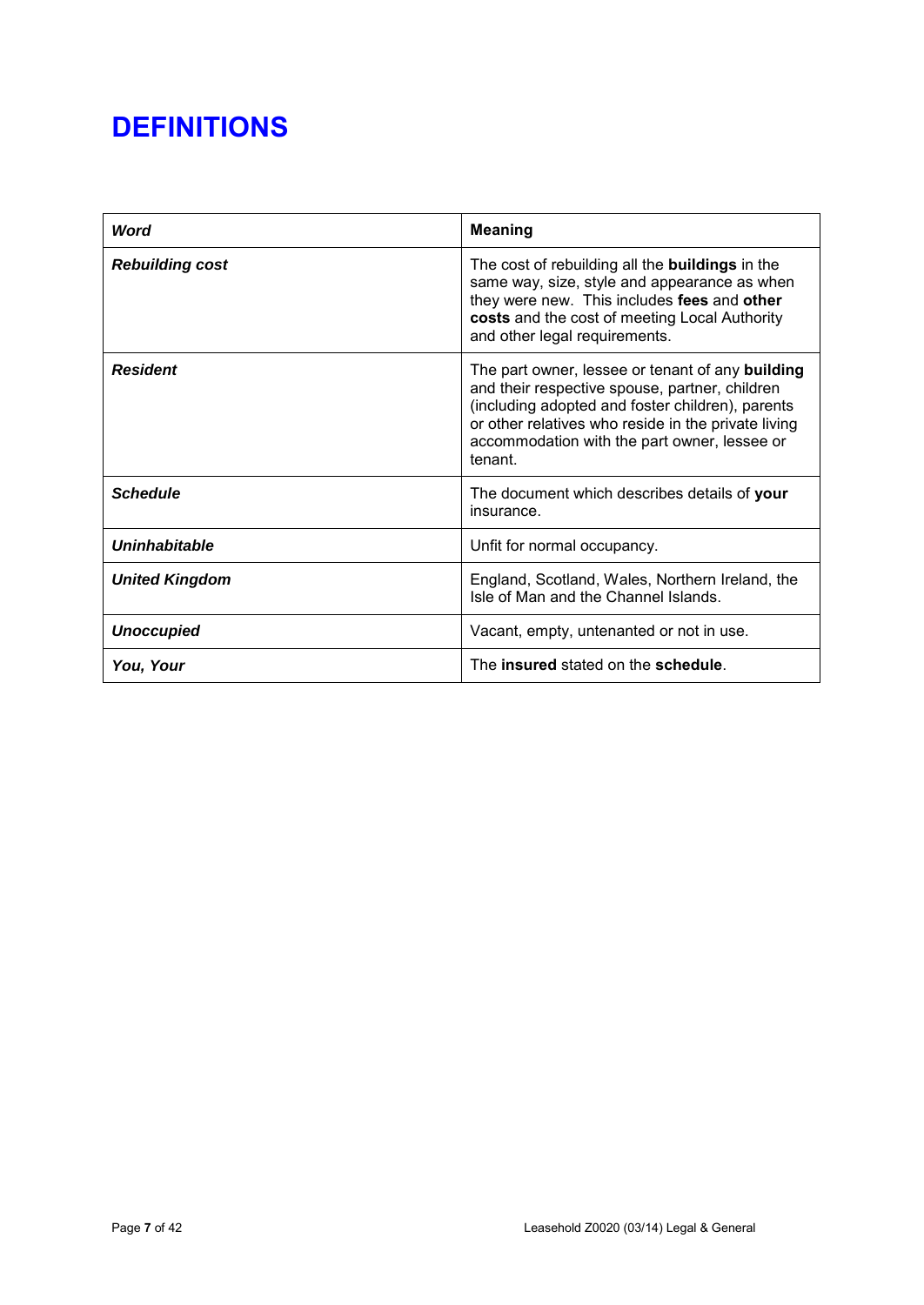**Your schedule** will show **you** if this cover applies**.** 

|                                                                                                                                     | What is covered                                                                               | What is not covered (see also General<br>Exclusions)                                                                                                                                              |
|-------------------------------------------------------------------------------------------------------------------------------------|-----------------------------------------------------------------------------------------------|---------------------------------------------------------------------------------------------------------------------------------------------------------------------------------------------------|
|                                                                                                                                     | <b>Buildings</b>                                                                              |                                                                                                                                                                                                   |
| Loss or damage to the <b>buildings</b> caused by the<br>following events occurring or commencing during<br>the period of insurance: |                                                                                               | The excess shown in the schedule.                                                                                                                                                                 |
|                                                                                                                                     |                                                                                               | The most we will pay for any one loss is the<br>buildings sum insured for property declared to<br>us or the Any One Building Maximum Claim Limit<br>shown in the schedule whichever is the lower. |
| 1.                                                                                                                                  | Fire, lightning, explosion, earthquake                                                        |                                                                                                                                                                                                   |
| 2.                                                                                                                                  | Smoke                                                                                         |                                                                                                                                                                                                   |
| 3.                                                                                                                                  | Storm or flood                                                                                | Loss or damage caused by frost.                                                                                                                                                                   |
|                                                                                                                                     |                                                                                               | Loss or damage to fences and gates is limited to<br>indemnity. 10% of the replacement cost will be<br>deducted from each claim for each year of age of<br>the damaged items.                      |
|                                                                                                                                     |                                                                                               | Loss or damage to swimming pools, tennis<br>courts, paved terraces, patios, footpaths, drives<br>and foundations.                                                                                 |
| 4.                                                                                                                                  | Freezing water in fixed water or fixed<br>heating systems                                     |                                                                                                                                                                                                   |
|                                                                                                                                     | Water escaping from washing machines,<br>dishwashers, fixed water or fixed heating<br>systems | Loss or damage to the appliance itself or system<br>itself from which the water or oil escapes, except<br>where the damage is cause by freezing.                                                  |
|                                                                                                                                     | Oil escaping from a fixed heating system                                                      | Loss or damage to swimming pools.                                                                                                                                                                 |
|                                                                                                                                     |                                                                                               | Loss or damage caused by subsidence heave or<br>landslip other than as covered under number 8 of<br>this section.                                                                                 |
| 5.                                                                                                                                  | Riot, civil commotion, strike, labour or<br>political disturbance                             | Any claim reported more than 7 days after the<br>date of incident.                                                                                                                                |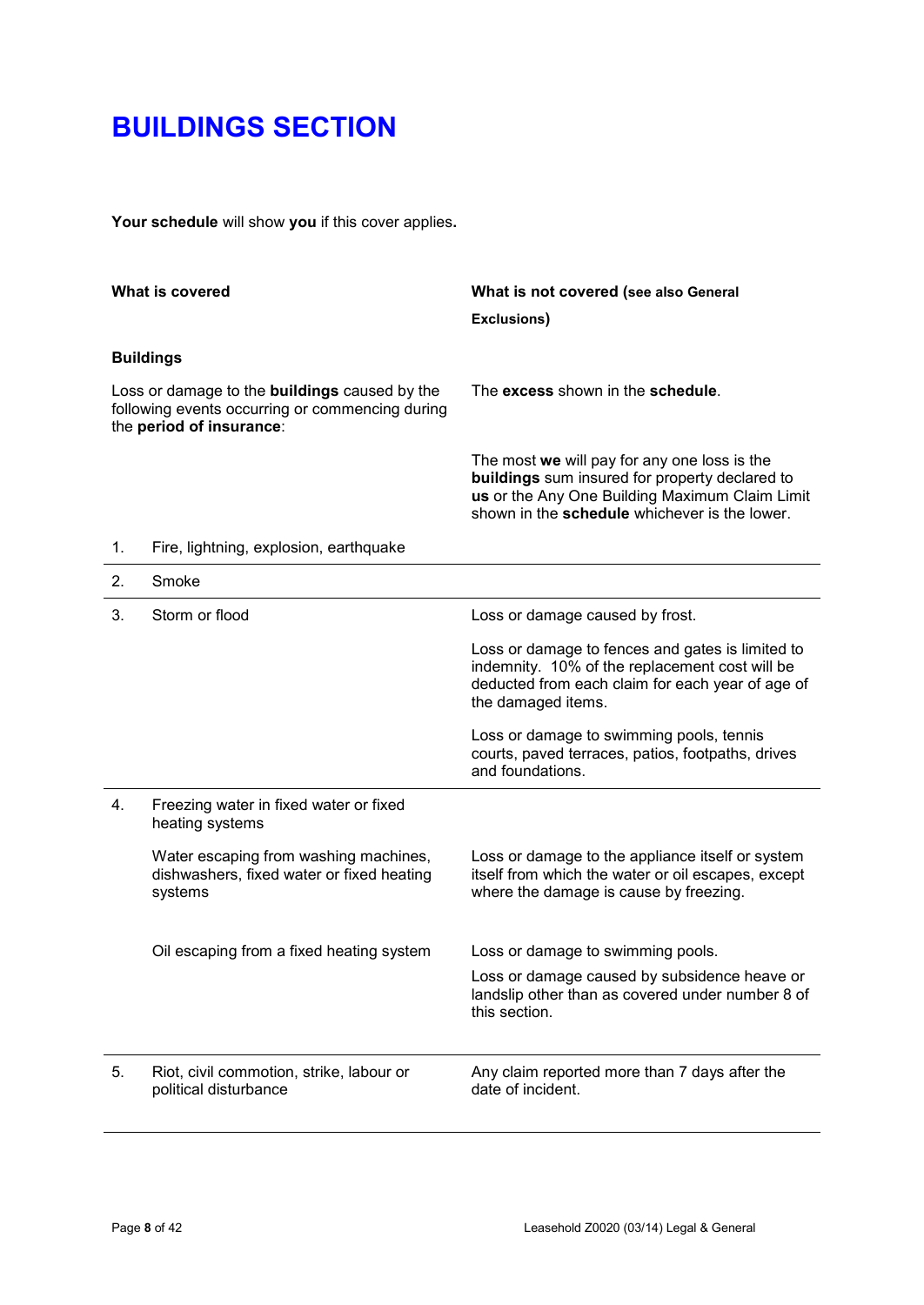| What is covered |                                                                            | What is not covered (see also General<br><b>Exclusions)</b>                                                                                                                                                                                                                                                                                                                                                  |
|-----------------|----------------------------------------------------------------------------|--------------------------------------------------------------------------------------------------------------------------------------------------------------------------------------------------------------------------------------------------------------------------------------------------------------------------------------------------------------------------------------------------------------|
| 6.              | Malicious people, squatters or vandals                                     | Loss or damage caused by you, any of your<br>directors, employees /members of staff.                                                                                                                                                                                                                                                                                                                         |
|                 |                                                                            | In respect of damage by graffiti, you are<br>responsible for the first 50% of each and every<br>loss or the excess shown in the schedule,<br>whichever is the greater.                                                                                                                                                                                                                                       |
|                 |                                                                            | Separate excesses will apply to damage caused<br>at separate times even if caused by the same<br>party.                                                                                                                                                                                                                                                                                                      |
| 7.              | Theft or attempted theft                                                   | Loss or damage caused by you or any of your<br>directors or employees/members of staff.                                                                                                                                                                                                                                                                                                                      |
|                 |                                                                            | Separate excesses will apply to damage caused<br>at separate times even if caused by the same<br>party.                                                                                                                                                                                                                                                                                                      |
| 8.              | Subsidence, heave or landslip of the site on<br>which your buildings stand | The subsidence, heave or landslip excess<br>shown in the schedule.                                                                                                                                                                                                                                                                                                                                           |
|                 |                                                                            | Loss or damage to patios, drives, terraces,<br>footpaths, tennis courts, swimming pools,<br>statues, fountains, playgrounds and play areas,<br>car parks, walls, hedges, fences and gates,<br>canopies and closed circuit TV systems, security<br>equipment, fixed signs and external lighting<br>unless the main structure of the <b>buildings</b> is<br>damaged by the same cause and at the same<br>time. |
|                 |                                                                            | Loss or damage to solid floors or loss or damage<br>resulting from the movement of solid floors<br>unless the foundations beneath the external load<br>bearing walls of the property insured are<br>damaged by the same cause and at the same<br>time.                                                                                                                                                       |
|                 |                                                                            | Loss or damage caused by new structures<br>bedding down, expanding or shrinking or the<br>settling of newly made-up ground.                                                                                                                                                                                                                                                                                  |
|                 |                                                                            | Loss or damage caused by coastal or river<br>erosion.                                                                                                                                                                                                                                                                                                                                                        |
|                 |                                                                            | Loss or damage caused by the action of<br>chemicals on or the reaction of chemicals with<br>any materials which form part of the buildings.                                                                                                                                                                                                                                                                  |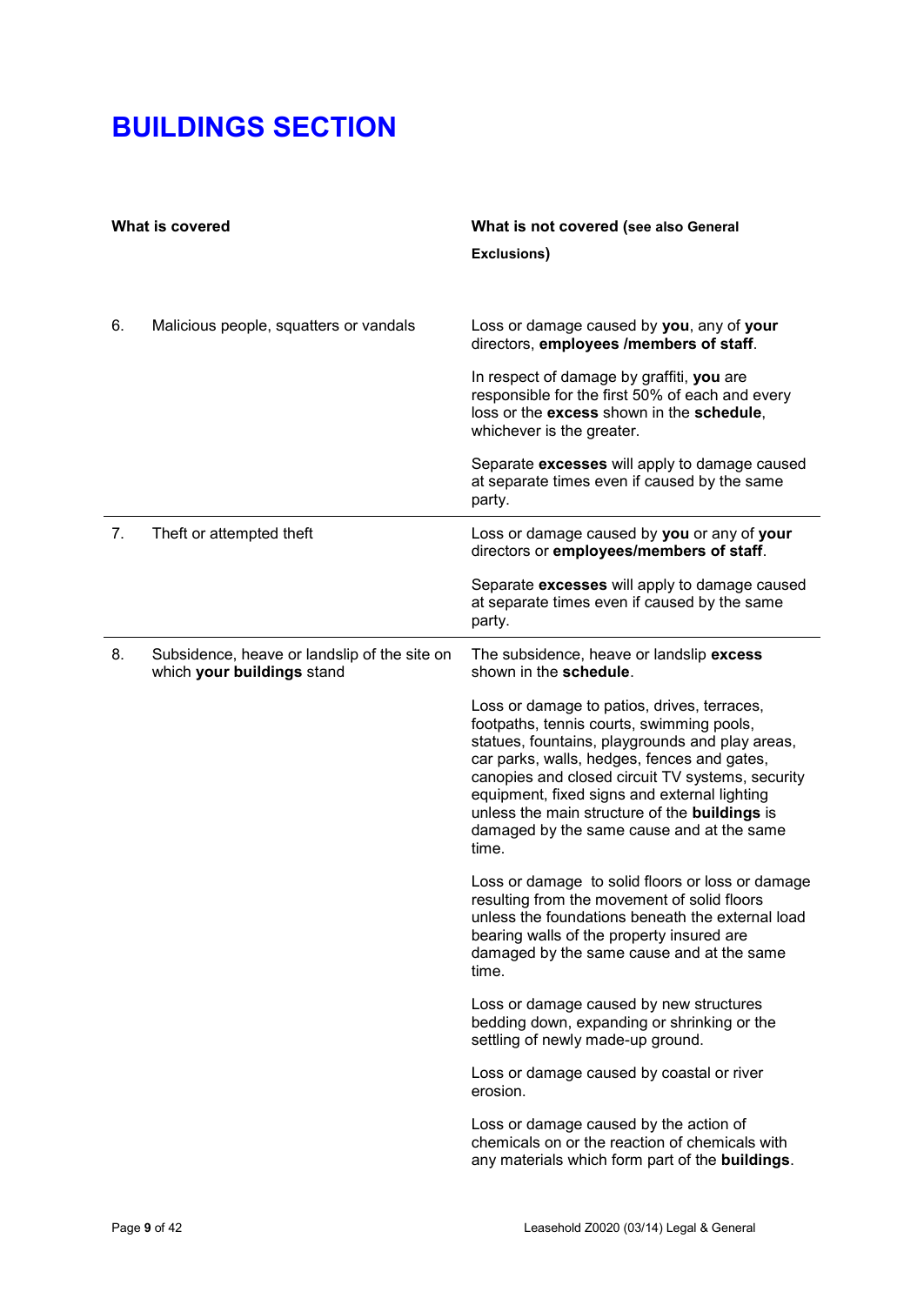| What is covered |                                                                                                     | What is not covered (see also General<br><b>Exclusions)</b>                                                                 |
|-----------------|-----------------------------------------------------------------------------------------------------|-----------------------------------------------------------------------------------------------------------------------------|
|                 |                                                                                                     | Loss or damage caused by or as a result of the<br>buildings being under construction or<br>demolition, altered or repaired. |
|                 |                                                                                                     | Loss or damage, which commenced before the<br>inception of this insurance.                                                  |
| 9.              | Falling trees or branches                                                                           |                                                                                                                             |
| 10.             | Falling aerials or satellite receiving<br>equipment, their fittings or masts                        |                                                                                                                             |
| 11.             | Impact by flying objects, vehicles, trains,<br>animals or aircraft or anything dropped from<br>them | Loss or damage caused by animals kept as<br>domestic pets.                                                                  |
| 12.             | <b>Accidental damage</b>                                                                            | Anything under the 'What is not covered'<br>paragraphs of this section.                                                     |
|                 |                                                                                                     | Damage caused by domestic pets.                                                                                             |
|                 |                                                                                                     | Damage caused by the <b>buildings</b> moving,<br>settling, shrinking, collapsing or cracking.                               |
|                 |                                                                                                     | Damage caused by any process of cleaning,<br>repairing, renovating or maintaining the<br>buildings.                         |
|                 |                                                                                                     | Damage caused by faulty workmanship, the use<br>of defective materials or defective design.                                 |
|                 |                                                                                                     | Damage to swimming pools, tennis courts,<br>patios, paved footpaths, roads, car parks,<br>lampposts and drives.             |
|                 |                                                                                                     | Loss or damage due to wear and tear or any<br>other gradually operating cause.                                              |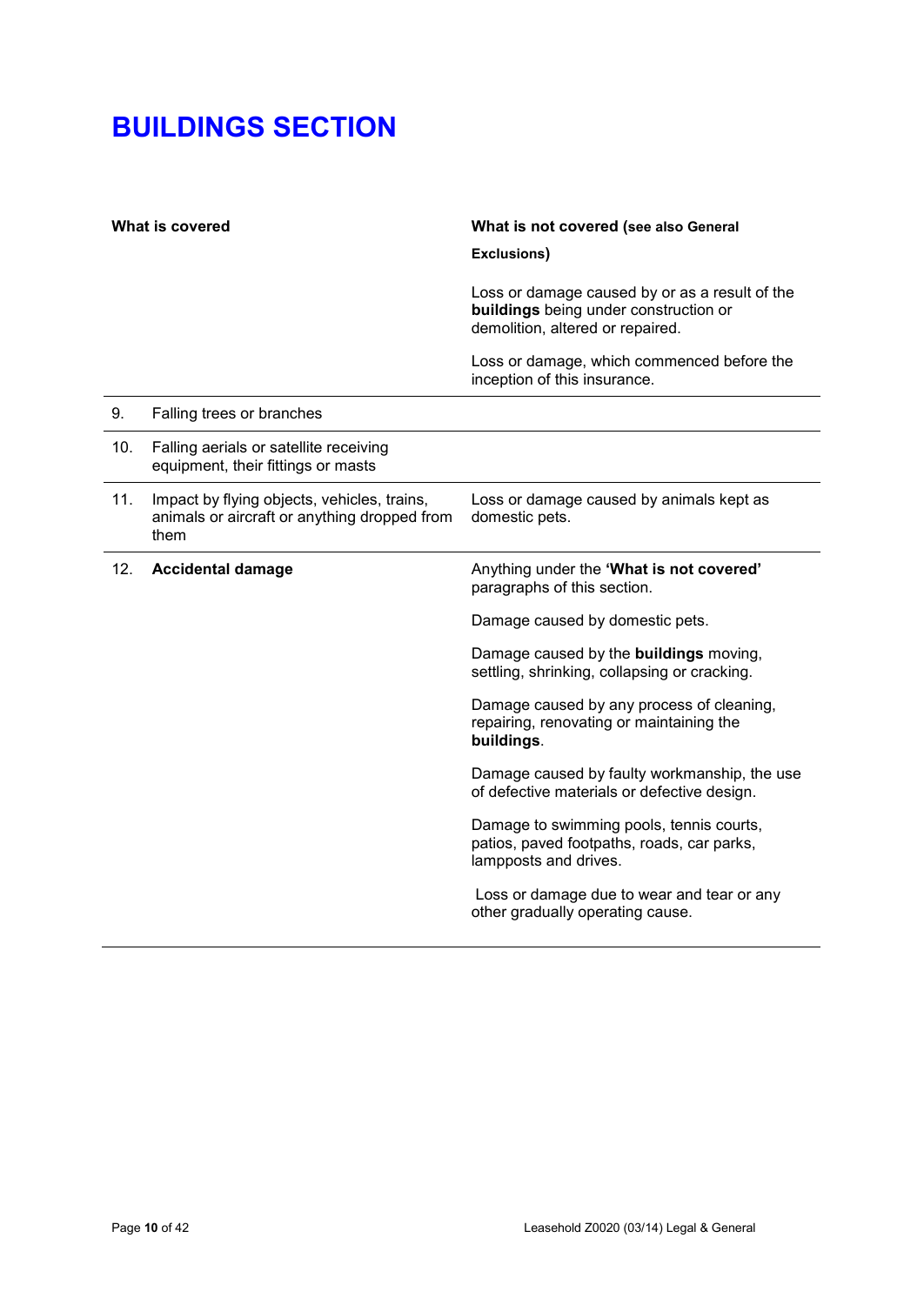13. **Accidental damage** to drains, pipes, cables, oil tanks and underground tanks used to provide services to or from the **buildings** which **you**, or any of the **residents** are legally responsible for

## **What is covered What is not covered (see also General Exclusions)**

Damage caused by or from movement, settlement or shrinkage of any part of the **buildings** or the land belonging to the **buildings**.

The cost of clearing blocked sewer pipes, drains, soakaways, pipes or underground tanks.

Loss or damage due to wear and tear or any other gradually operating cause.

- 14. Accidental breakage of glass in doors or windows, ceramic hobs if fitted, sanitary ware, solar heating panels and photovoltaic cells fixed to and forming part of the **building**
- 15. Cover during sale

If **you** or any of the **residents** have agreed to sell any **building** and, between the date contracts are exchanged and the date the sale is completed, it is damaged by anything under risks 1 to 14 of this section, **we** will provide cover for the person buying the **building** when the sale has been completed, so long as this is within the **period of insurance**

This cover does not apply if insurance on the **buildings** has been arranged by or for the buyer.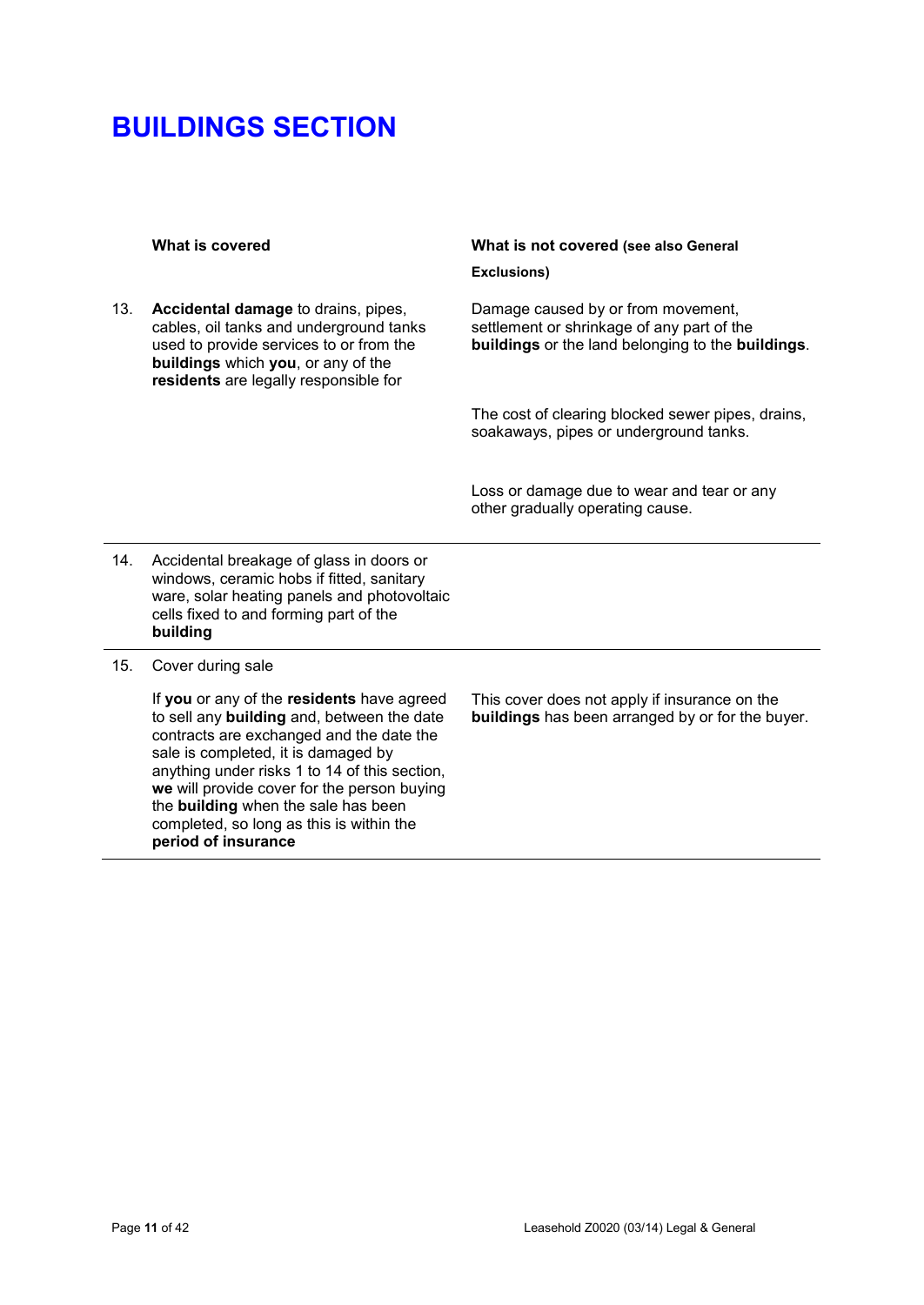### 16. **Rent**

If the **buildings** are **uninhabitable** due to damage to the same **buildings** by any of the events 1 to 14 of this section

Or if the **buildings** are **uninhabitable** due to damage caused to property nearby by any of the risks 1 to 14 of this section following instructions from the emergency services

Or if the buildings at any:

- a) generating station or sub-station of a public electricity supply provider
- b) land based premises of the public gas supply or any national gas producer linked directly to them
- c) waterworks and pumping stations of a public water supply provider
- d) land based premises of any public telecommunications provider

from which the **buildings** obtain electricity, gas, water or telecommunication services are damaged by any of the events 1-14 of this section which results in the **buildings** being **uninhabitable** for a period in excess of 24 hours

## **What is covered What is not covered (see also General Exclusions)**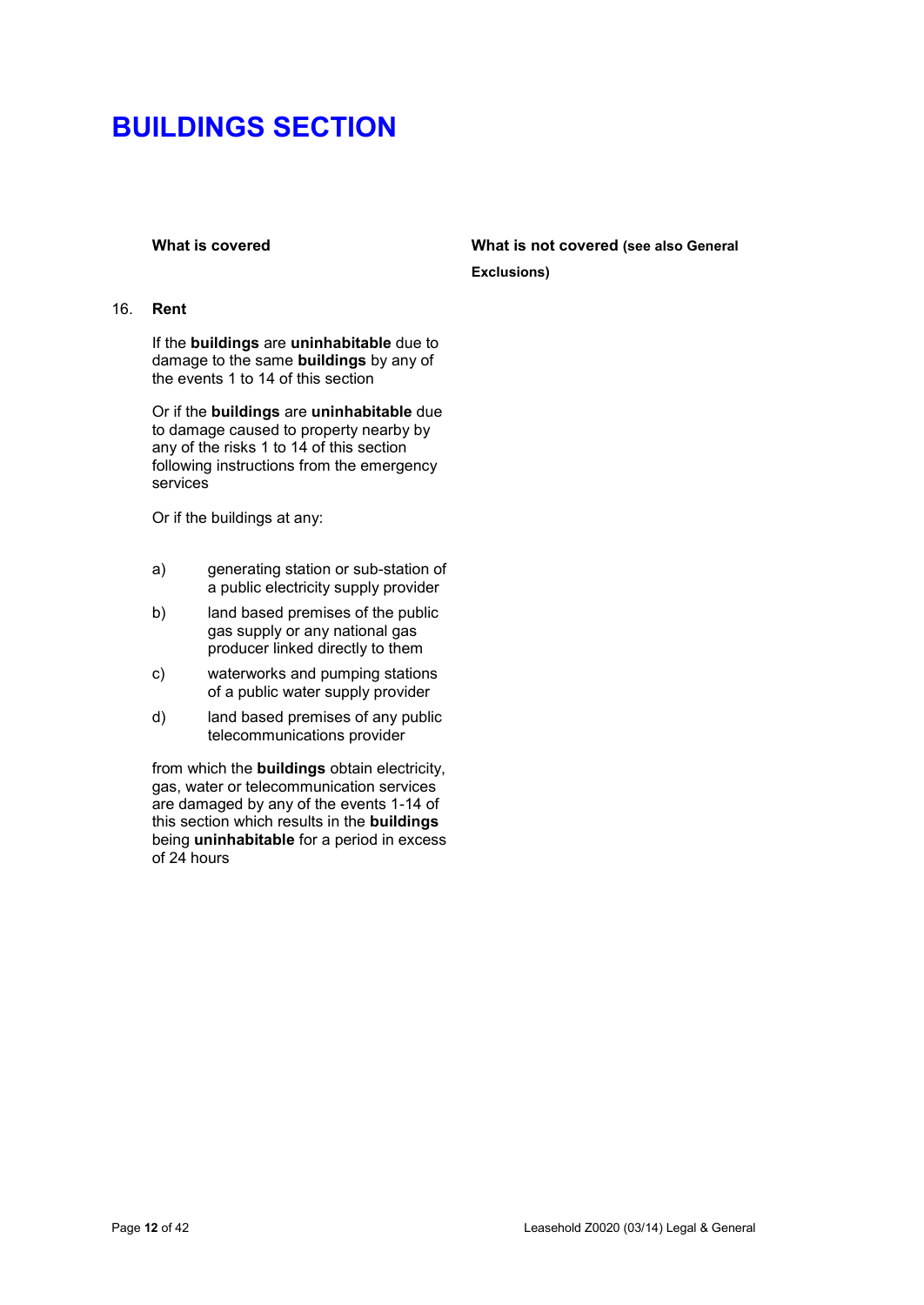**We** will pay for:

A. Rent **you** would have received but have lost (including up to two years ground rent)

And/or

## B.

Reasonable additional costs of comparable accommodation incurred by **you** or **resident** of the **buildings** during the period necessary to restore the **buildings** to a habitable condition to rent

# **What is covered What is not covered (see also General Exclusions)**

More than 25% of the sum insured for the **buildings** damaged or destroyed.

If **you** claim under A and B **we** will not pay more than 25% of the sum insured in total for the **buildings** damaged or destroyed.

The most **we** will pay for any one loss is as specified in the Any One Building Maximum Claim Limit **shown in the schedule**.

No **excess** will apply.

Any costs **you** or the **residents** should pay once the **buildings** can be lived in again.

Any costs caused by any electricity, gas, water or telecommunications company cutting off or restricting **your** supply other than as a direct result of loss or damage by any of the risks 1-14 of this section.

Any costs due to the failure of **your** electricity, gas, water or telecommunications supply caused by a withdrawal of labour at the electricity, gas, water or telecommunications company.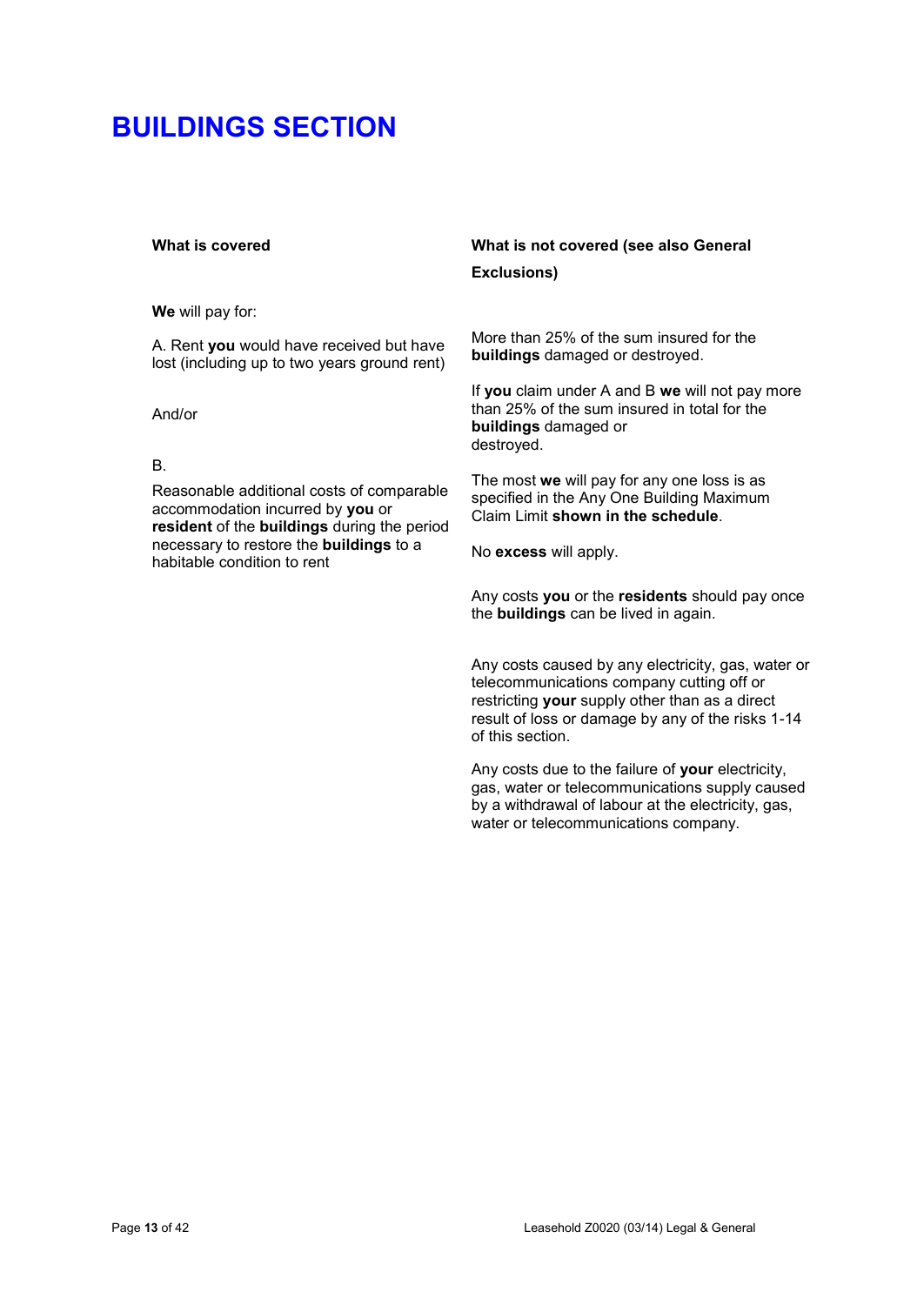|     | What is covered                                                                                                                                                                                                            | What is not covered (see also General<br><b>Exclusions)</b>                                                                                                                             |
|-----|----------------------------------------------------------------------------------------------------------------------------------------------------------------------------------------------------------------------------|-----------------------------------------------------------------------------------------------------------------------------------------------------------------------------------------|
| 17. | Metered water, gas, electricity and oil                                                                                                                                                                                    |                                                                                                                                                                                         |
|     | The cost of metered water, gas and<br>a)<br>electricity for which you are legally<br>responsible discharged in the<br>buildings following loss or damage<br>insured under this Section                                     | The most we will pay for any one loss is £25,000.<br>No excess will apply.                                                                                                              |
|     | The cost of oil lost from the domestic<br>b)<br>heating installation for which you are<br>legally responsible following loss or<br>damage insured under this section to                                                    | The most we will pay from any one loss is<br>£25,000.                                                                                                                                   |
|     | any part of the domestic heating<br>installation                                                                                                                                                                           | No excess will apply.                                                                                                                                                                   |
| 18. | Trace and access                                                                                                                                                                                                           |                                                                                                                                                                                         |
|     | We will pay the costs and expenses you<br>pay with our written permission to find the<br>source of any damage caused by the<br>escape of water from a fixed water or<br>heating system and then to repair the<br>buildings | Where none of the events in 1 to 14 of this<br>section have operated, the most we will pay is<br>£50,000 any one loss less the excess applicable<br>to Sections 1 to 14 of this policy. |
| 19. | Accidental loss or damage to satellite<br>receiving equipment, aerials and their<br>fittings or masts which are permanently<br>fixed to the outside of the buildings                                                       |                                                                                                                                                                                         |
| 20. | Loss or damage to ornamental or<br>landscaped gardens caused by events 1,<br>2, 5, 6, 7 and/or by the emergency services                                                                                                   | The most we will pay for one loss is £25,000.<br>No excess will apply.                                                                                                                  |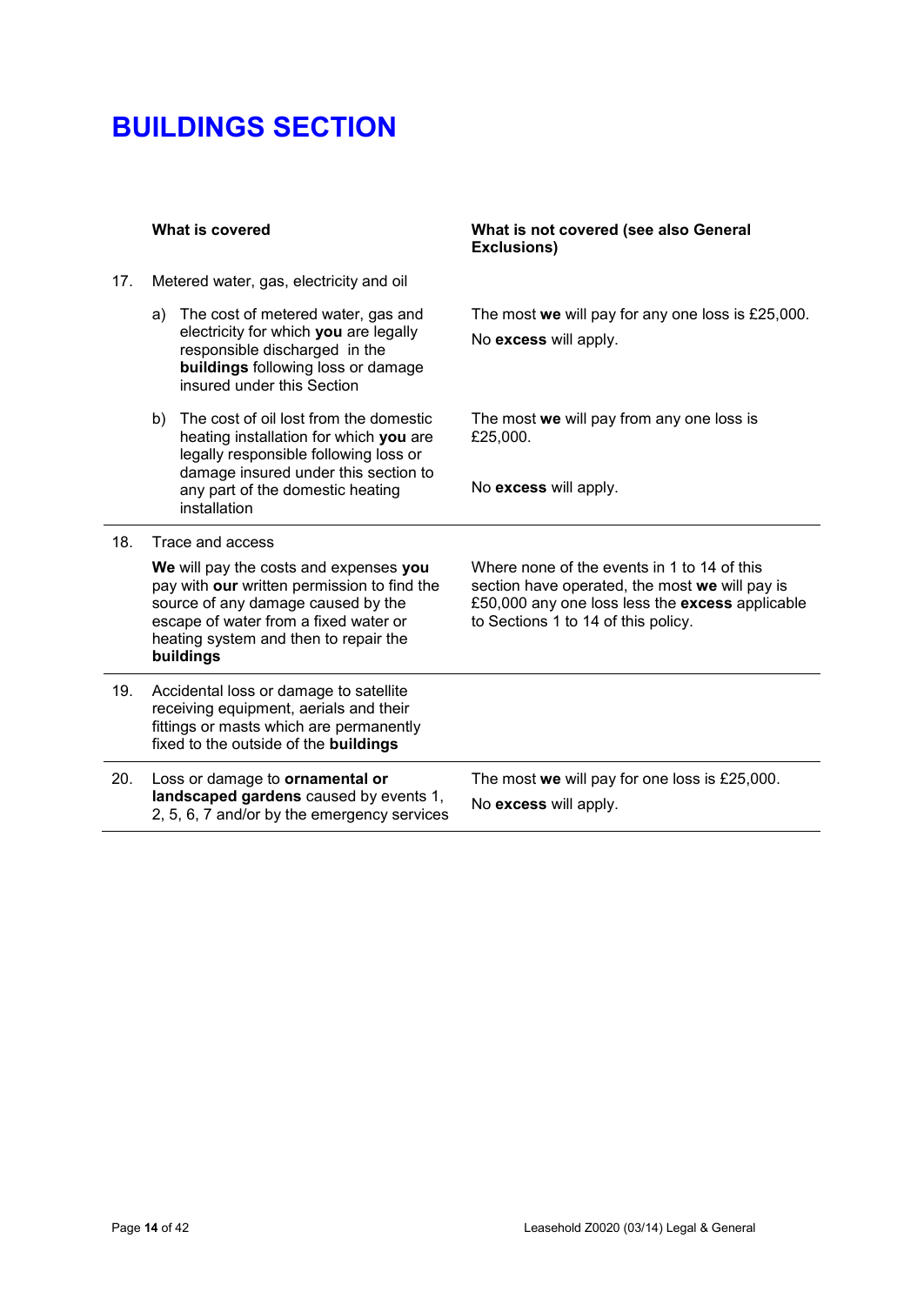21. Locks and keys

If **you** or the **residents** lose the keys to the inside or outside doors of the **buildings** or to safes or alarms in the **buildings** or they are stolen, or there is loss or damage to the locks of the outside doors, safes or alarms, **we** will either pay the cost of:

- a) changing locks and keys
- b) replacing locks if **we** choose

### 22. Removal of debris

**We** will pay the cost of removing debris, dismantling and/or demolishing, shoring up or propping, where damage has been caused to **buildings** by any of the events 1 to 11 of this section.

**What is covered What is not covered (see also General Exclusions)**

The most **we** will pay for any one loss is £5,000.

No **excess** will apply.

Loss or damage caused by any process of repair or restoration.

Any costs or expenses incurred in removing debris except from the site of **buildings** destroyed or damaged and the area immediately adjacent to the site.

No **excess** will apply.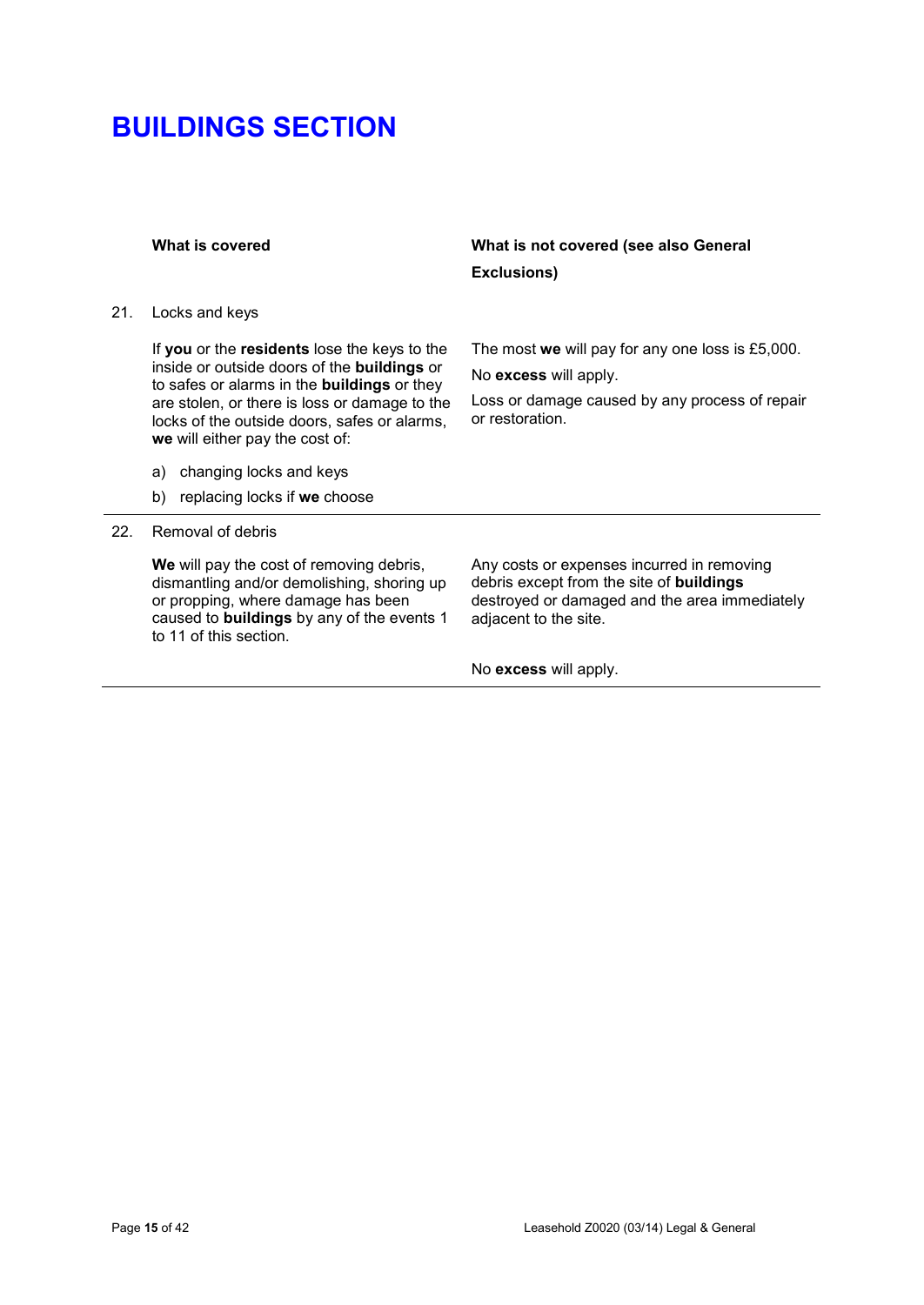# **Extensions to the Buildings Section**

### A Contractors' Interest

Where **you** are required to effect insurance on the **buildings** in the joint names of **you** and the contractor under the terms of a contract condition then the interest of the contractor in the **buildings** as joint Policyholder is hereby noted and **you** must provide **us** with details of any single contract valued in excess of £500,000 prior to work commencing and pay an additional premium if required.

**What is covered What is not covered (see also General Exclusions)**

## B Reinstatement to Match

Where the **buildings** have suffered loss or damage insured under this section, **you** may replace, repair or restore the property with equivalent property which employs current technology, and replacement, repair or restoration with such property for the purposes of this Section shall not be regarded as being better or more extensive than when new. This Section further extends to include the replacement or modification of undamaged property insofar as it is necessary to adapt it to operate in conjunction with that property which has been replaced, repaired or restored provided that **our** total liability is not increased beyond the amount that would otherwise have been payable for the replacement, repair or restoration of the property destroyed or damaged in its original form.

When the **buildings** are damaged or destroyed in part only, **we** will not pay more than the amount representing the cost which **we** would pay for reinstatement if such property had been wholly destroyed.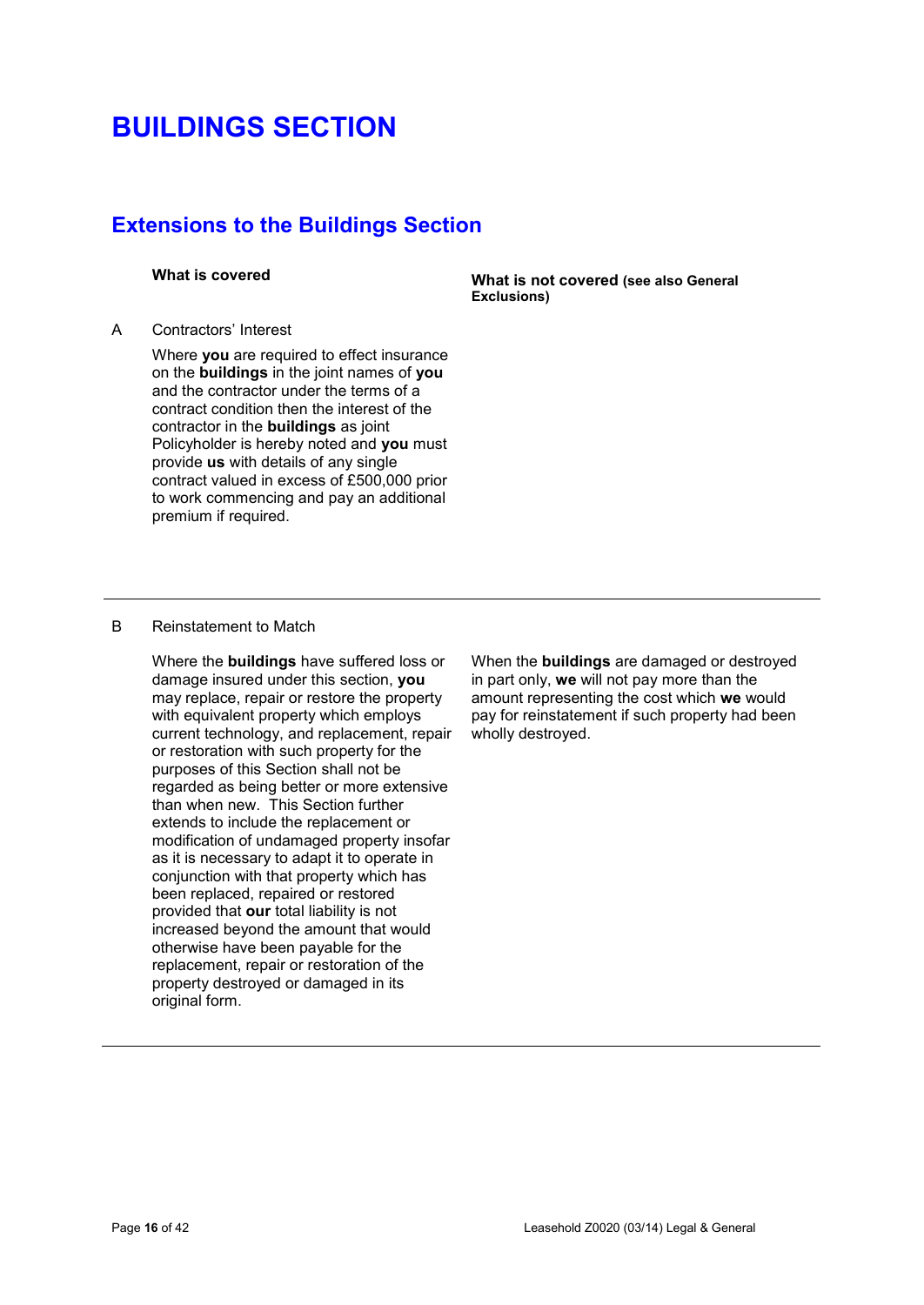C Risk Protection Equipment Replacement Costs

> Reasonable costs and expenses incurred in refilling, recharging or replacing any

- 1) portable fire extinguishing appliances
- 2) local fire suppression system
- 3) fixed fire suppression system
- 4) sprinkler installation
- 5) sprinkler heads

and having any fire and/or intruder alarms and closed circuit television equipment reset as a result of loss or damage insured under this section.

# **What is covered What is not covered (see also General Exclusions)**

Costs and expenses recoverable from the maintenance company or fire service. The most **we** will pay in respect of any one claim is £25,000.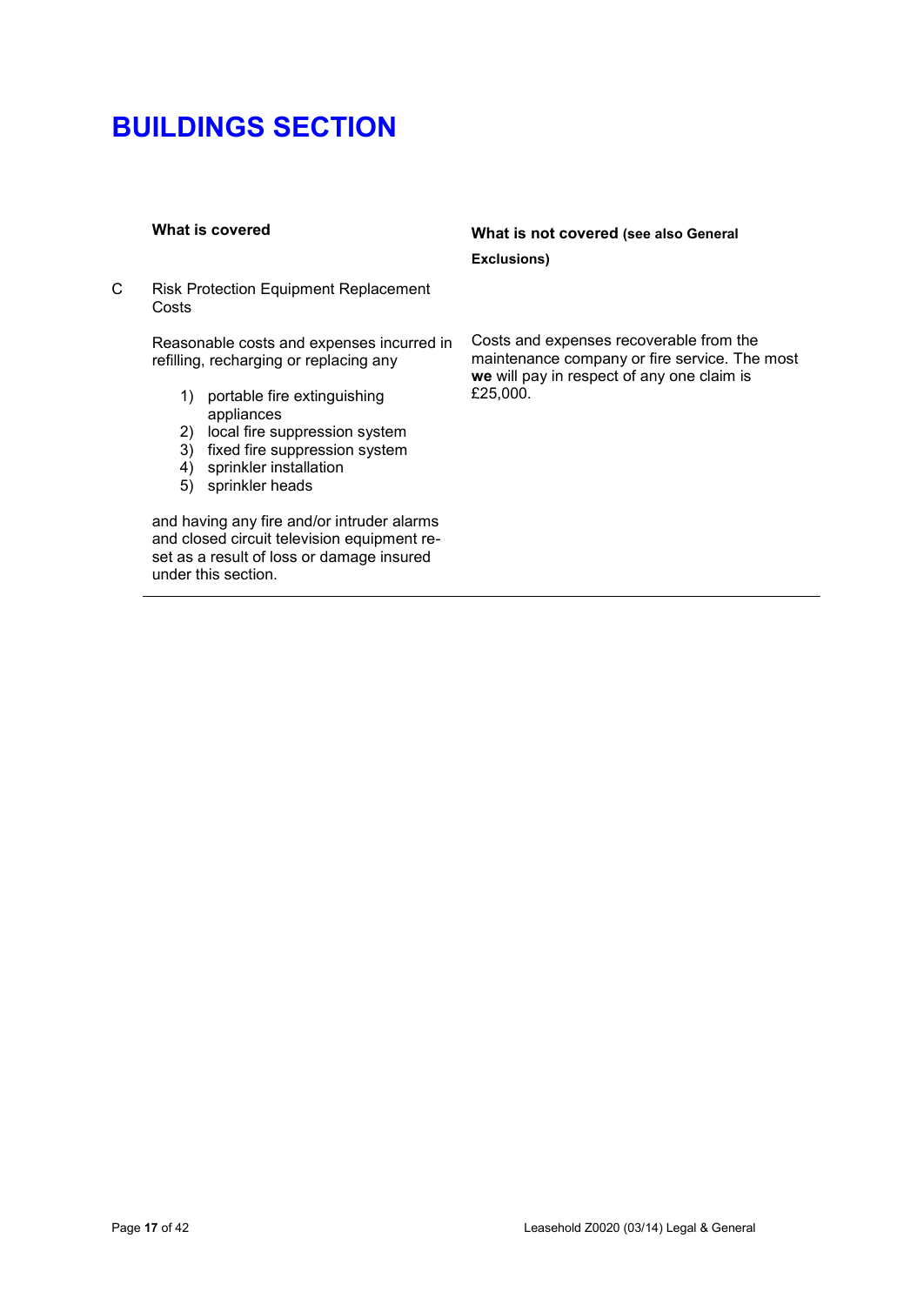## **What is covered**

## D Subrogation Waiver

In the event of a claim arising under this Section, **we** agree to waive any rights, remedies, or relief to which **we** may be entitled by subrogation against

- 1) any company whose relationship to **you** is either a parent to subsidiary or subsidiary to parent as defined in, or within the meaning of the relevant Companies Act or Companies (N.I.) Order, current at the time of loss or damage
- 2) any company which is a subsidiary of a parent company of which **you** are a subsidiary as defined in, or within the meaning of the relevant Companies Act or Companies (N.I.) Order, current at the time of loss or damage
- 3) any lessee of **yours** provided that
	- a) the lessee contributes to the cost of insuring the Property Insured against the event which caused the loss or damage
	- b) the loss or damage did not result from a breach of the terms of the lease by the lessee
	- c) the loss or damage did not result from a criminal, fraudulent or malicious act of the lessee.

## **What is not covered (see also General Exclusions)**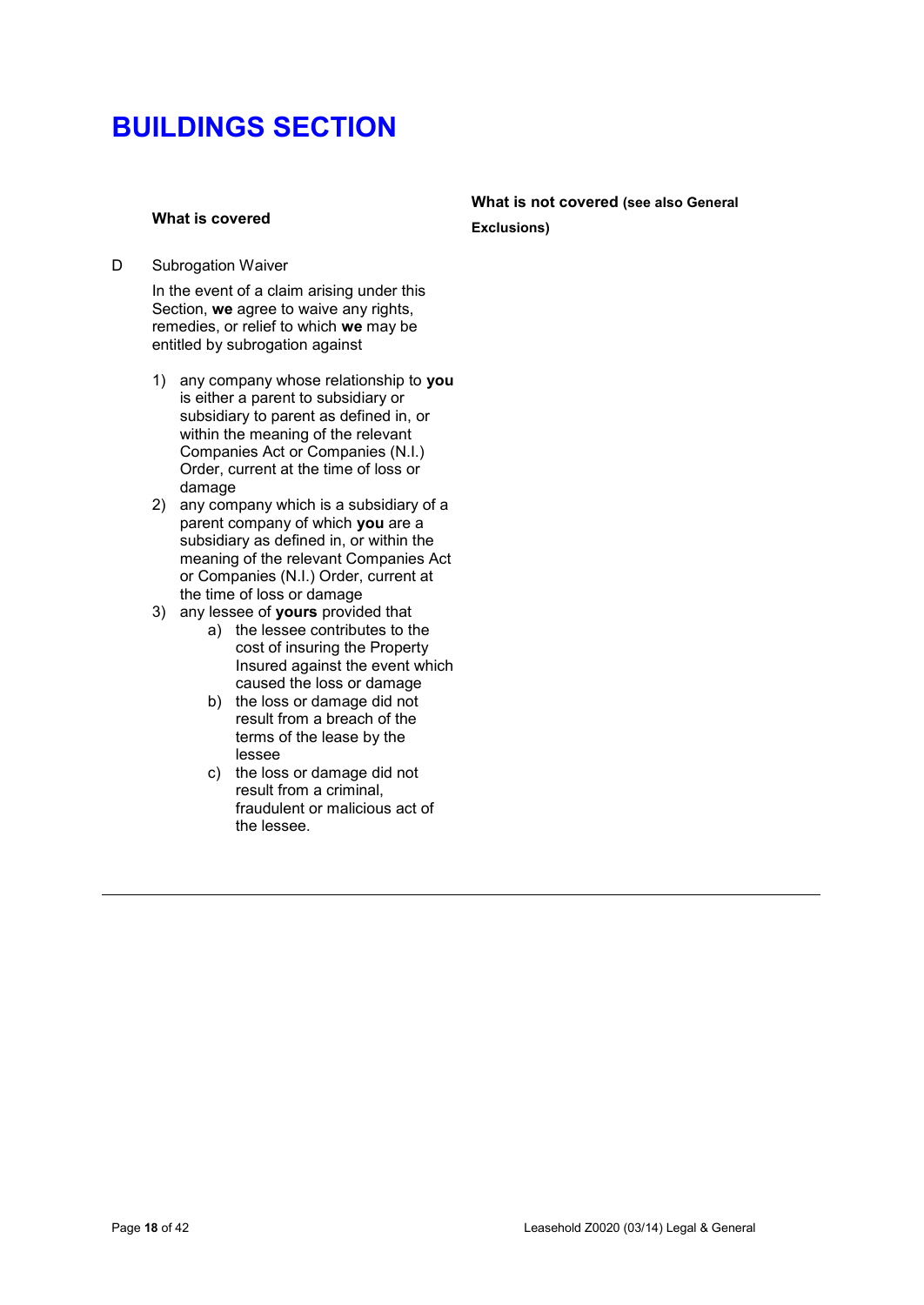**What is covered What is not covered (see also General Exclusions)**

E Workmen

Repairs and minor structural alterations may be carried out at the **buildings** without affecting the cover.

### F Further Investigation Expenses

Where a **building** has suffered loss or damage and in the opinion of a competent construction professional there is a reasonable possibility of other damage to portions of the same **building** which are not immediately apparent **we** will pay reasonable costs and expenses incurred with **our** consent in establishing whether or not such loss or damage has occurred.

## G Management Fees

In the event of loss or damage to the **buildings** exceeding £15,000 **we** will pay reasonable costs and expenses incurred with **our** consent in respect of claims preparation costs including the management and supervision of the rebuilding works.

The most **we** will pay in any one **period of insurance** is £25,000.

H Unauthorised Use of Electricity Gas or **Water** 

> **We** will pay the cost of metered electricity gas or water for which **you** are legally responsible arising from its unauthorised use by persons taking possession keeping possession or occupying the **building** without **your** authority.

It is a condition of this Extension that such **buildings** have been inspected weekly by a responsible person acting on **your** behalf and that all practicable steps are taken to terminate such unauthorised use as soon as it is discovered.

The most **we** will pay in respect of any one claim is £25,000.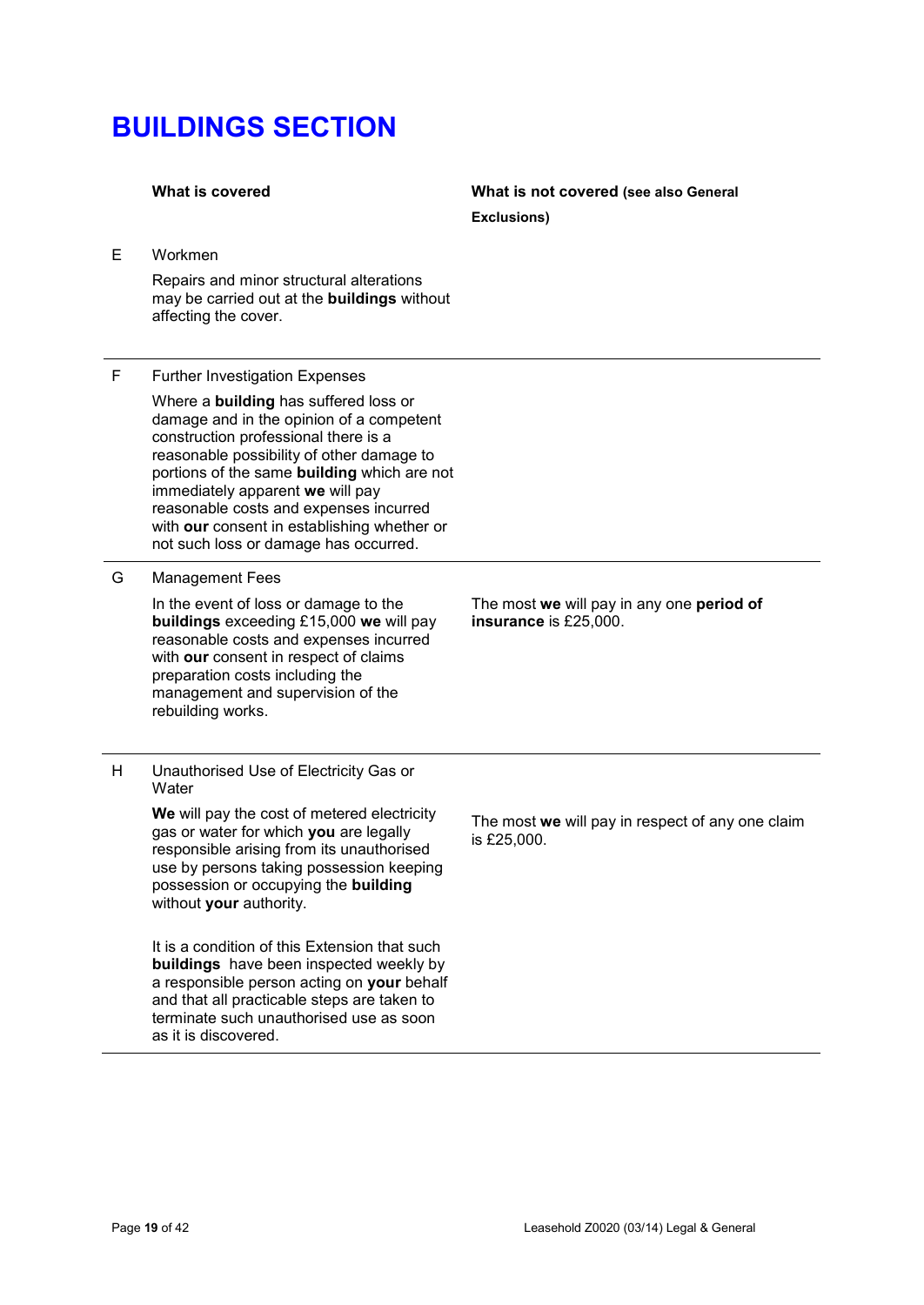I European Union and Public Authorities including Undamaged Property

> Following loss or damage insured by this Section to any **buildings** described in the **schedule, we** will pay the additional cost of reinstating the **buildings** necessary to comply with

- 1) European Union Legislation
- 2) Act of Parliament
- 3) Bye-Laws of any public authority
- 4) Current LPC Rules for Automatic Sprinkler Installations, the additional cost of reinstating water supply equipment which:
	- a. Conformed to previous LPC Rules
	- b. Conformed to current LPC Rules when installed but fails to conform to subsequent amendment to those rules

### The reinstatement of the **buildings**

- 1) must begin and be carried out as quickly as possible
- 2) may be carried out on another site and in a manner suitable to **your**  needs but this must not increase **our** liability

If **our** liability under this Section is reduced by the application of any terms or conditions of the policy, **our** liability under this Extension will be similarly reduced

## **What is covered What is not covered (see also General Exclusions)**

- **We** will not indemnify **you** in respect of
	- a) costs incurred
		- i. in respect of loss or damage not insured by this Section
		- ii. where notice was served upon **you** before the **damage** occurred
		- iii. where an existing requirement must be completed within a stipulated period
		- iv. in respect of any **building** which has not suffered loss or damage insured by this Section
	- b) any charge or assessment arising from capital appreciation following compliance with legislation or Bye-Laws

The most **we** will pay under this Extension in respect of

- a) **Buildings** which have suffered loss or damage is the Sum Insured or the Any One Building Maximum Claim Limit shown in the Schedule whichever is the lower.
- b) Undamaged portions of the **buildings** other than foundations but including water supply equipment is 15% of the amount **we** would have been liable to pay if the **buildings**  item at the premises where loss or damage occurred had been completely destroyed.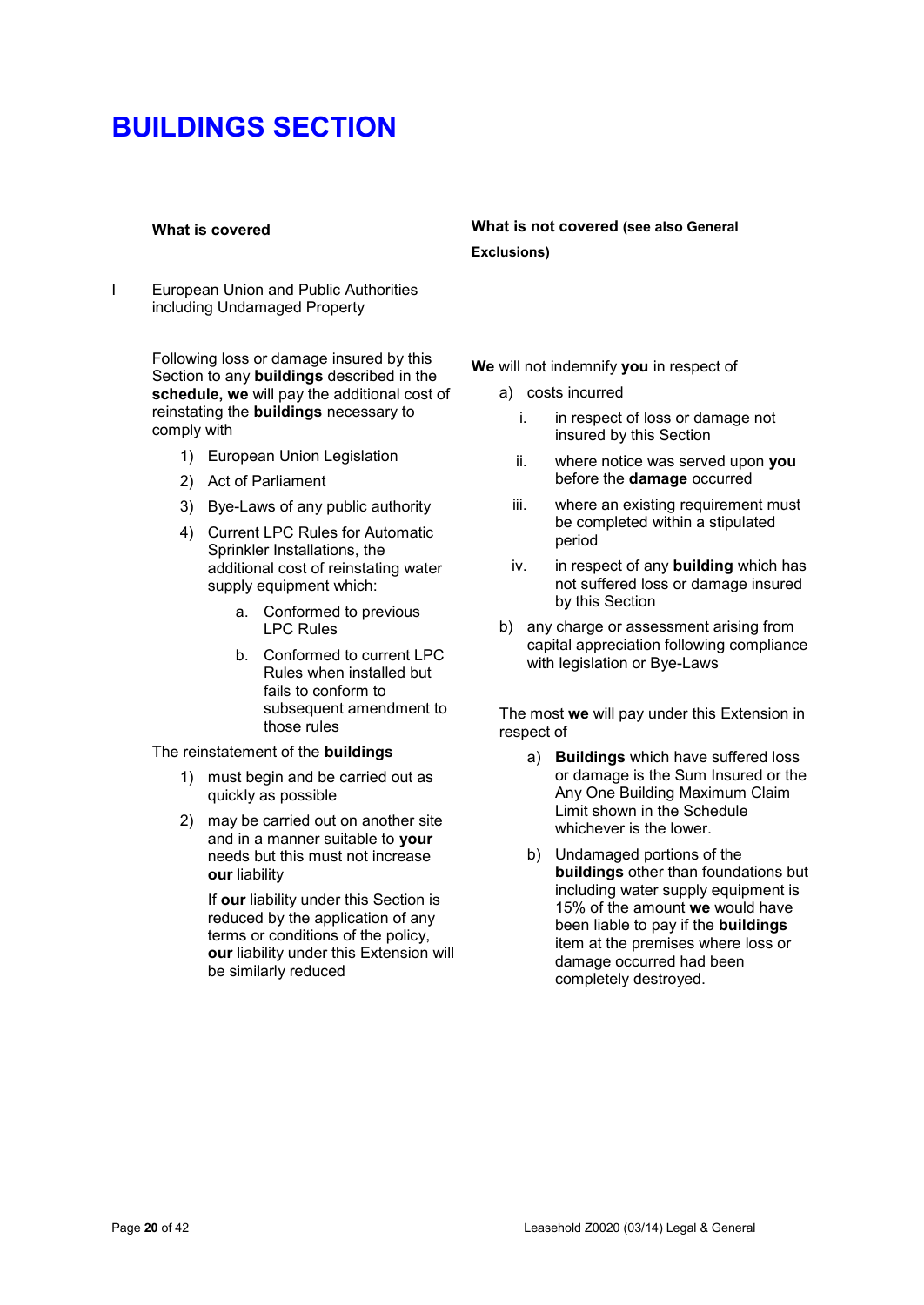## **What is covered What is not covered (see also General Exclusions)**

J 72 Hour Clause

The **excess** which applies to this insurance will apply once to a single event in the event of loss or damage to **buildings** which are designated as **your** leaseholder **buildings**.

A single event is defined as a loss arising from storm, flood, fire or escape of water which is ongoing for less than 72 hours. The loss must be identifiable as being due to the same storm, flood, fire or escape of water.

If there is a break of 12 hours or more when storm conditions do not exist a separate **excess** will apply and a new 72 hour period will have deemed to have started.

### K Notice Of Interests

The interest of the freeholder, head lessee (if they are not the **Insured**), the owner or lessee of each **building**, shared owners, leaseholders, mortgagees or other interested parties in each individual **building** covered by this insurance is noted the extent of such interest to be disclosed in the event of loss.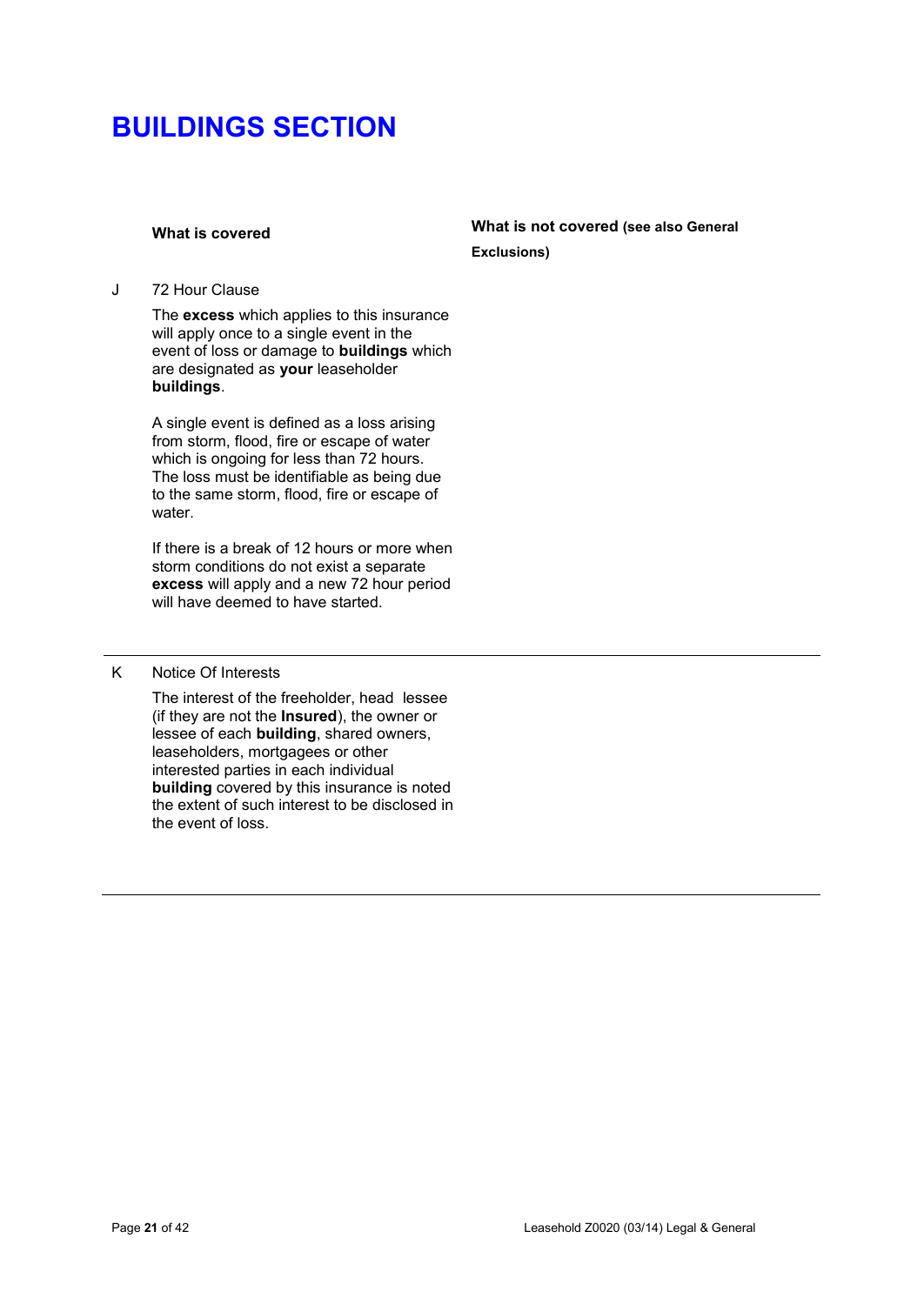L Capital Additions

It is agreed that the insurance shall subject to its terms and conditions extend to cover the following property situated anywhere in the **geographical limits**

- 1) Any newly erected and/or newly acquired **building**
- 2) Any newly erected and/or newly acquired group of **buildings** in the same location
- 3) Alterations additions and improvements to **buildings** but not in respect of any appreciation in value

### provided that

**Our** maximum liability under this clause shall not exceed £2,000,000 in total

**You** must provide **us** with details of these extensions as soon as possible but at least within 90 days and specifically insure such extensions with **us** from the date **our**  liability commenced and the pay the appropriate additional premium.

**You** must tell **us** straight away about any **building(s)** with a rebuilding value exceeding £500,000 which are **unoccupied.**

## **What is covered What is not covered (see also General Exclusions)**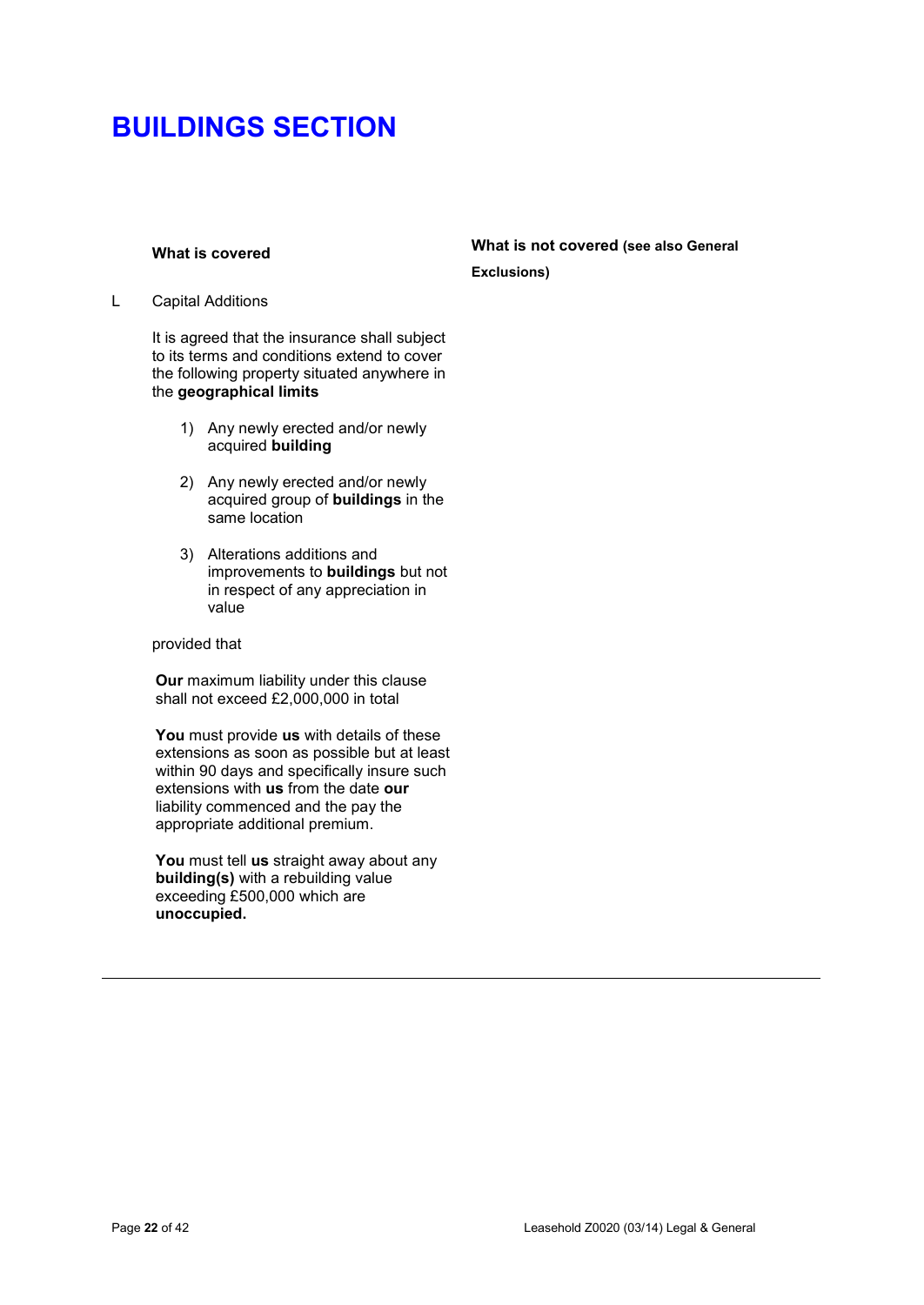# **What is covered What is not covered (see also General Exclusions)**

M Obsolete Building Materials

The insurance by this Section extends to include the reasonable additional costs incurred in replacement of materials which given consideration to the scientific and technical knowledge at the time of installation construction or fitting were reasonably deemed to be fit for the purpose intended but require replacement with more suitable modern materials.

The **buildings** shall not be regarded as being better or more extensive than when new provided that our liability for such additional costs shall not exceed 5% of the Sum Insured.

## N Value Added Tax

The insurance by this Section extends to include Value Added Tax paid by **you** (including 'self-supply' Value Added Tax where appropriate) which is not subsequently recoverable provided that

1)

- a) **your** liability for such tax arises solely as a result of the reinstatement or repair of the **buildings** following loss or damage
- b) **we** have paid or have agreed to pay for such loss or damage
- c) if any payment by **us** in respect of the reinstatement or repair of such loss or damage is less than the actual cost of reinstatement or repair, any payment under this Extension resulting from that loss or damage will be reduced in like proportion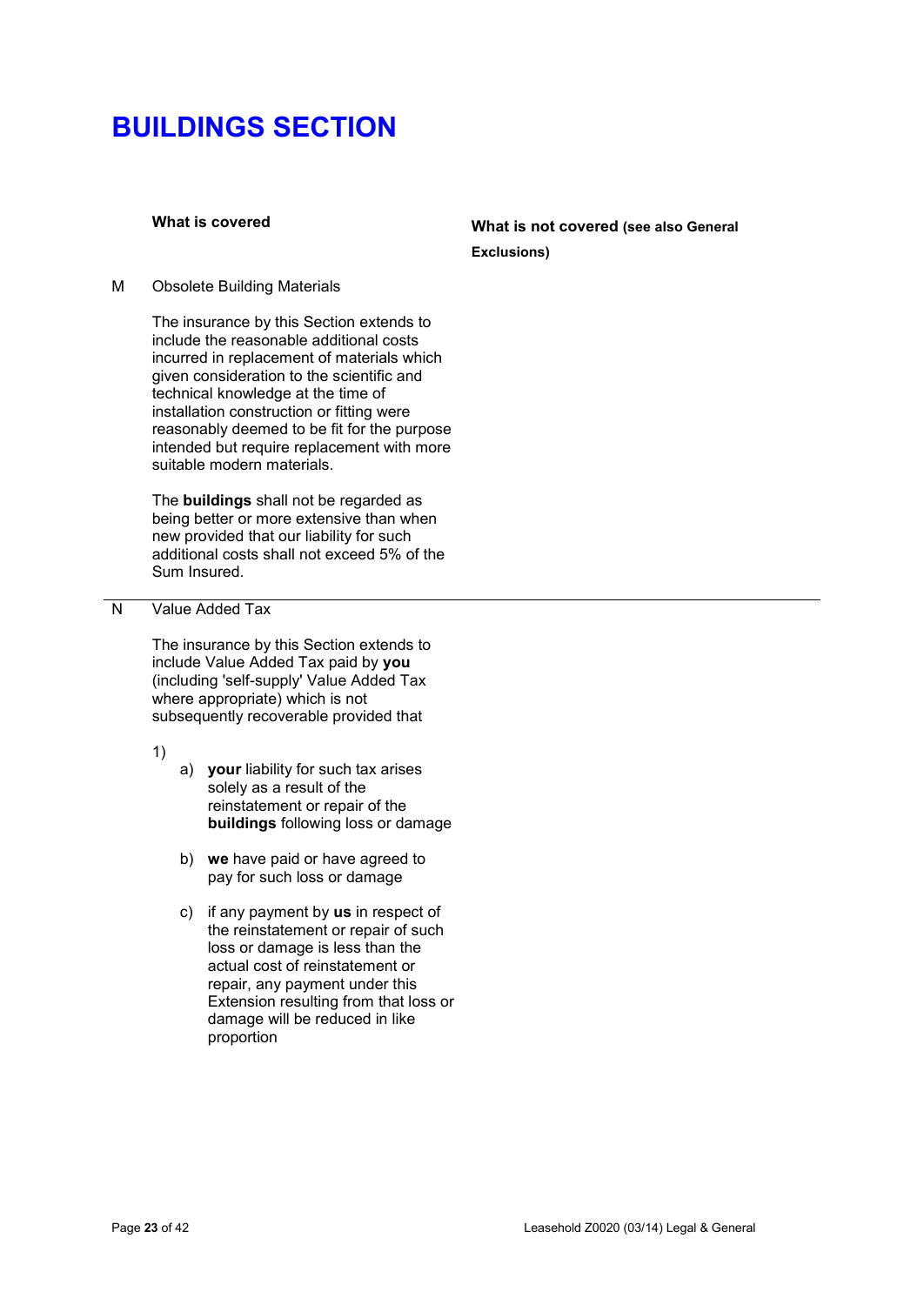- 2) **your** liability for such tax does not arise from the replacement **building** having greater floor area than or being better or more extensive than the destroyed or damaged **building**
- 3) where an option to reinstate on another site is exercised, **our** liability under this Extension will not exceed the amount of tax that would have been payable had the **building** been rebuilt on its original site
- 4) **our** liability under this Extension will not include amounts payable by **you** as penalties or interest for non-payment or late payment of tax
- 5) **you** have taken all reasonable precautions to insure adequately for Value Added Tax liability from the inception of this insurance and at each subsequent renewal date

The following amendments are made to this policy in respect of this Extension only

A **Our** liability may exceed the Sum Insured where such excess is solely in respect of Value Added Tax.

# **What is covered What is not covered (see also General Exclusions)**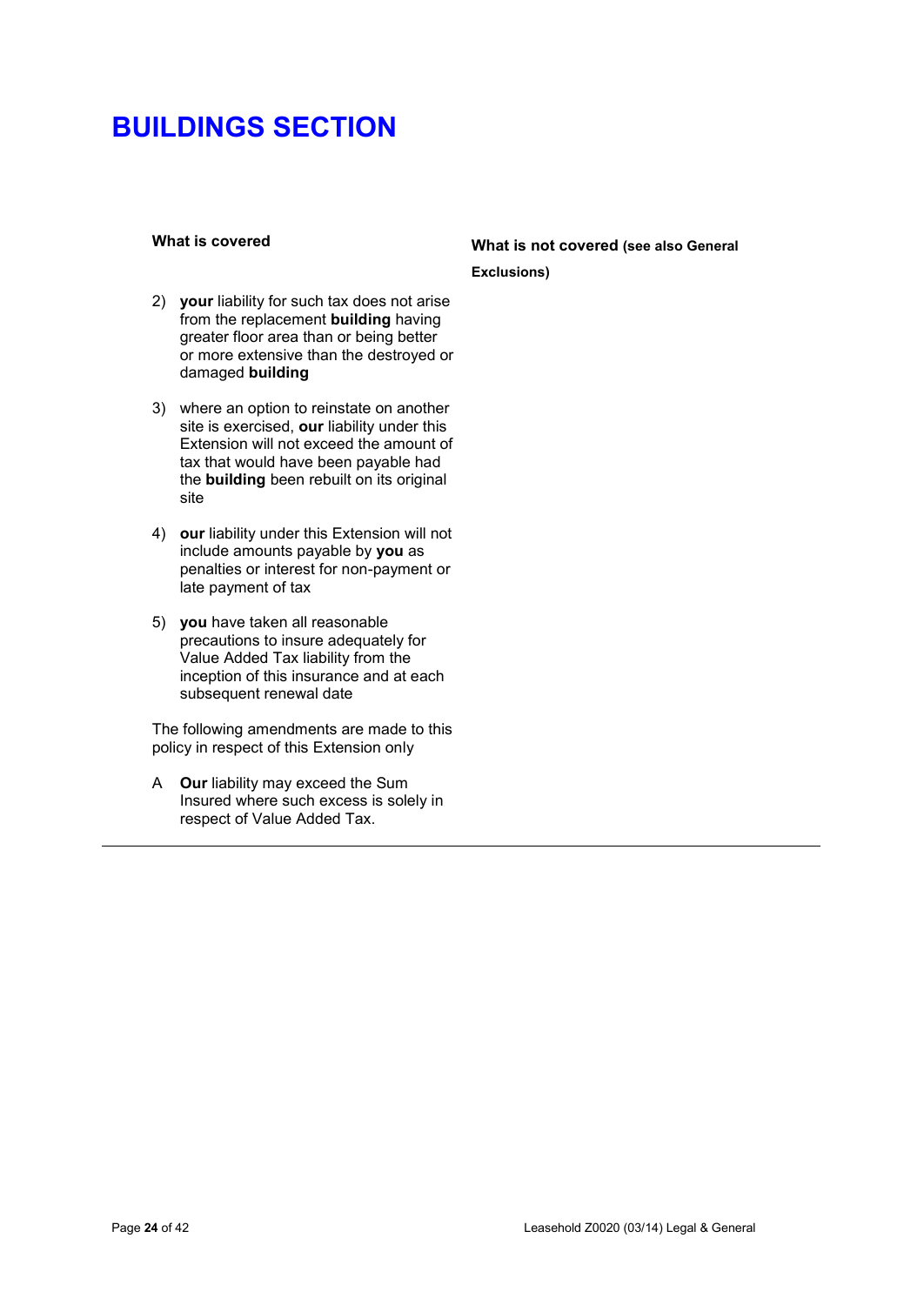### **What is covered:**

**We** will indemnify **you** for any amounts **you** become legally liable (in accordance with the laws applicable in the country where the **building** is located) to pay as damages for:

- 1) **bodily injury**
- 2) damage to property
- 3) obstruction, trespass, nuisance or interference with any right of way, air, light or water

caused by an accident happening during the **period of insurance**:

- a) arising out of any defect in the **buildings**
- b) incurred by virtue of either Section 3 of the Defective Premises Act 1972 or Section 5 of the Defective Premises Act (Northern Ireland) Order 1975 in connection with any **building** formerly owned or leased by or the responsibility of **you** provided that at the time of the incident giving rise to the liability **you** had disposed of all legal title to and interest in the **building**

In the event of this Section ceasing to apply to **you** as a result of the sale of such **building**, the indemnity under this paragraph shall apply to accidental **bodily injury** or **damage** to material property occurring during a period of seven years from the date of such cessation but will not apply if the liability is covered under a more recently effected or current insurance.

## **What is not covered (see also General Exclusions):**

The **excess** shown in the **schedule**.

Liability arising directly or indirectly from:

- 1) damage to property owned by or in the charge or control of **you** or any member of **your family or** any person engaged in **your** service as an **employee/member of staff**
- 2) **bodily injury** to **you** or any member of **your family** or any person who at the time of sustaining such injury is engaged in **your** service as an **employee/member of staff**
- 3) any profession occupation or business other than the **business**
- 4) **your** ownership, possession or use of any motorised or horse drawn vehicle other than domestic gardening equipment used within the premises
- 5) any aircraft watercraft or caravan, assault, alleged assault or a deliberate or criminal act by **you** or **your employee/member of staff**
- 6) the transmission of any communicable disease or virus
- 7) the cost of correcting any fault or alleged fault
- 8) the ownership custody or control of any animal
- 9) demolition, erection or structural alteration of or addition to new or existing buildings or structures
- 10) any liability solely as occupier of the buildings
- 11) liability which **you** have assumed under contract and which would not otherwise have attached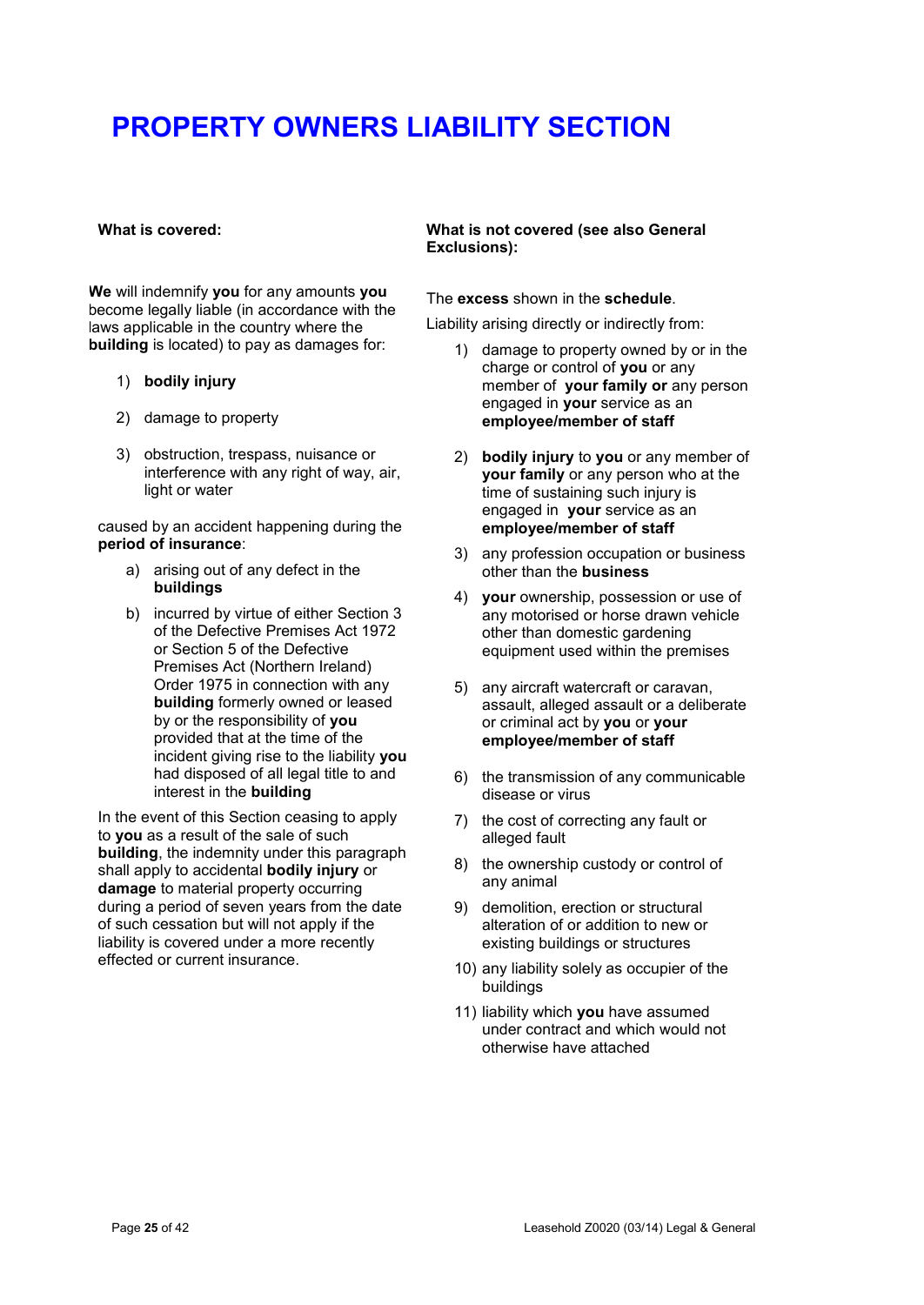## **What is not covered (See also General Exclusions):**

Liability arising directly or indirectly from:

- 12) owning, occupying, possessing or use of any land or buildings not forming part of the **buildings**
- 13) any liability in respect of which **you** are entitled to indemnity from any other source
- 14) In respect of liability directly or indirectly caused by contributed to by or arising from **asbestos**: more than £2,000,000 for any one accident or series of accidents arising out of one event plus costs and expenses that **we** have agreed in writing
- 15) In respect of **pollution or contamination** more than the limit shown in the **schedule** in all
- 16) more than the limit shown in the **schedule** for any one accident or series of accidents arising out of any one event plus costs and expenses that **we** have agreed in writing.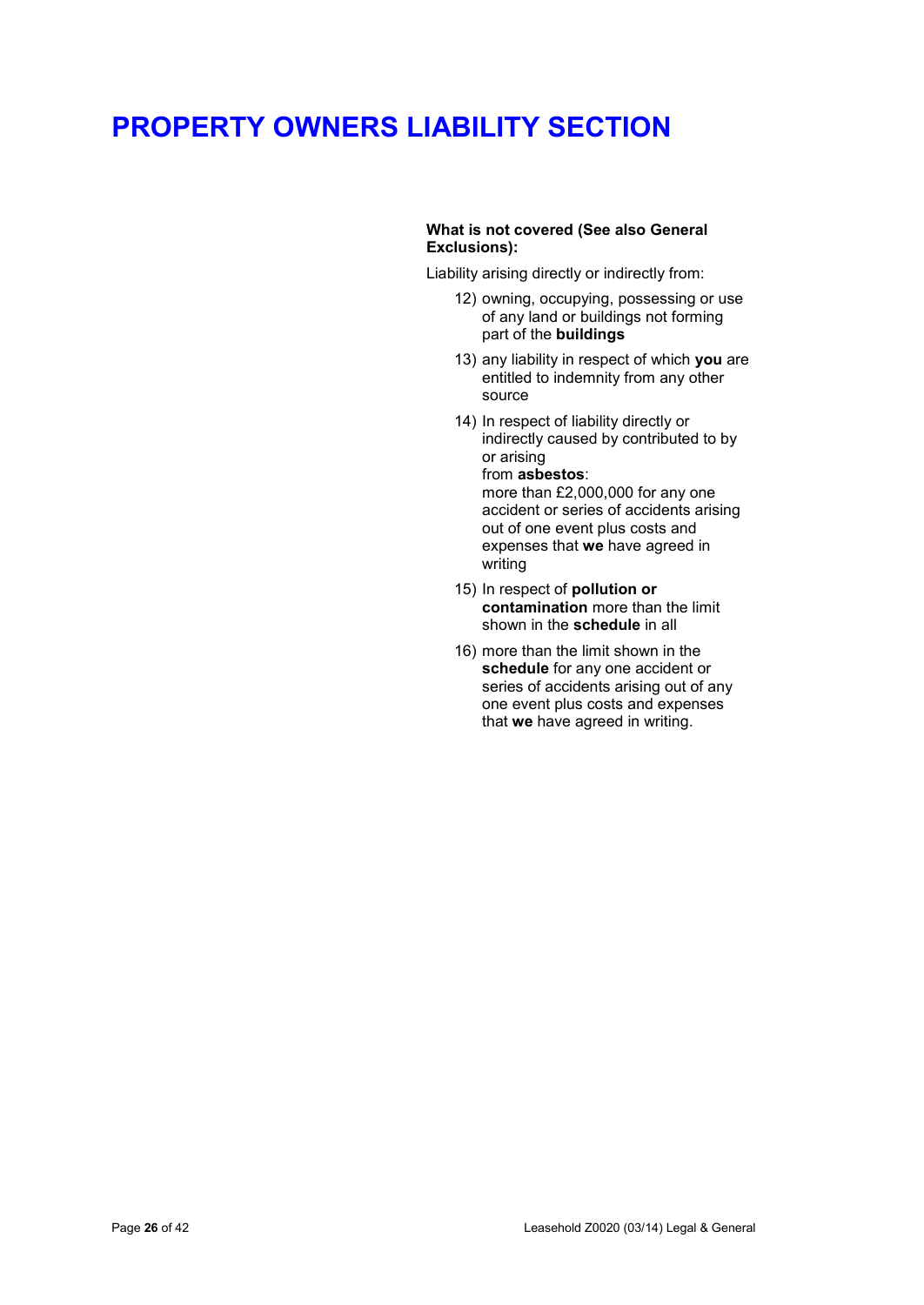The limit of indemnity for all damages and claimant costs resulting from any one accident or series of accidents arising out of any one event during any **period of insurance** is the amount shown on the **schedule**.

**We** may pay the limit shown in the **schedule** (after taking off any sums **we** have already paid) or any lesser amount which will cover the claim. **We** will then have no further liability in connection with the claim.

**We** will also pay defence costs and other expenses **you** incur following **our** written permission.

Persons Entitled to Indemnity shall mean:

- A. **you**
- B. **Your** personal representatives in respect of legal liability incurred by **you**
- C. At **your** request
	- Any principal
	- A director or partner
	- Any **employee/member of staff**

each of whom shall be subject to the terms of the insurance so far as they can apply

We will provide indemnity to any person entitled to indemnity in respect of:

- A. costs of legal representation at
	- 1. any coroner's inquest or inquiry in respect of any death
	- 2. proceedings in any court arising out of any alleged breach of statutory duty resulting in injury, loss or damage specified in the cover above which may be the subject of indemnity under this section

B. all other costs and expenses in relation to any matter which may form the subject of a claim for indemnity under the cover above Incurred with **our** written consent.

# **Cross Liability Clause**

If more than one **insured** is named in the **schedule** each **insured** so named shall be considered as a separate and distinct entity and cover shall be construed as applying to each **insured** as though each had been insured separately subject to the overall limit of indemnity shown in the **schedule**.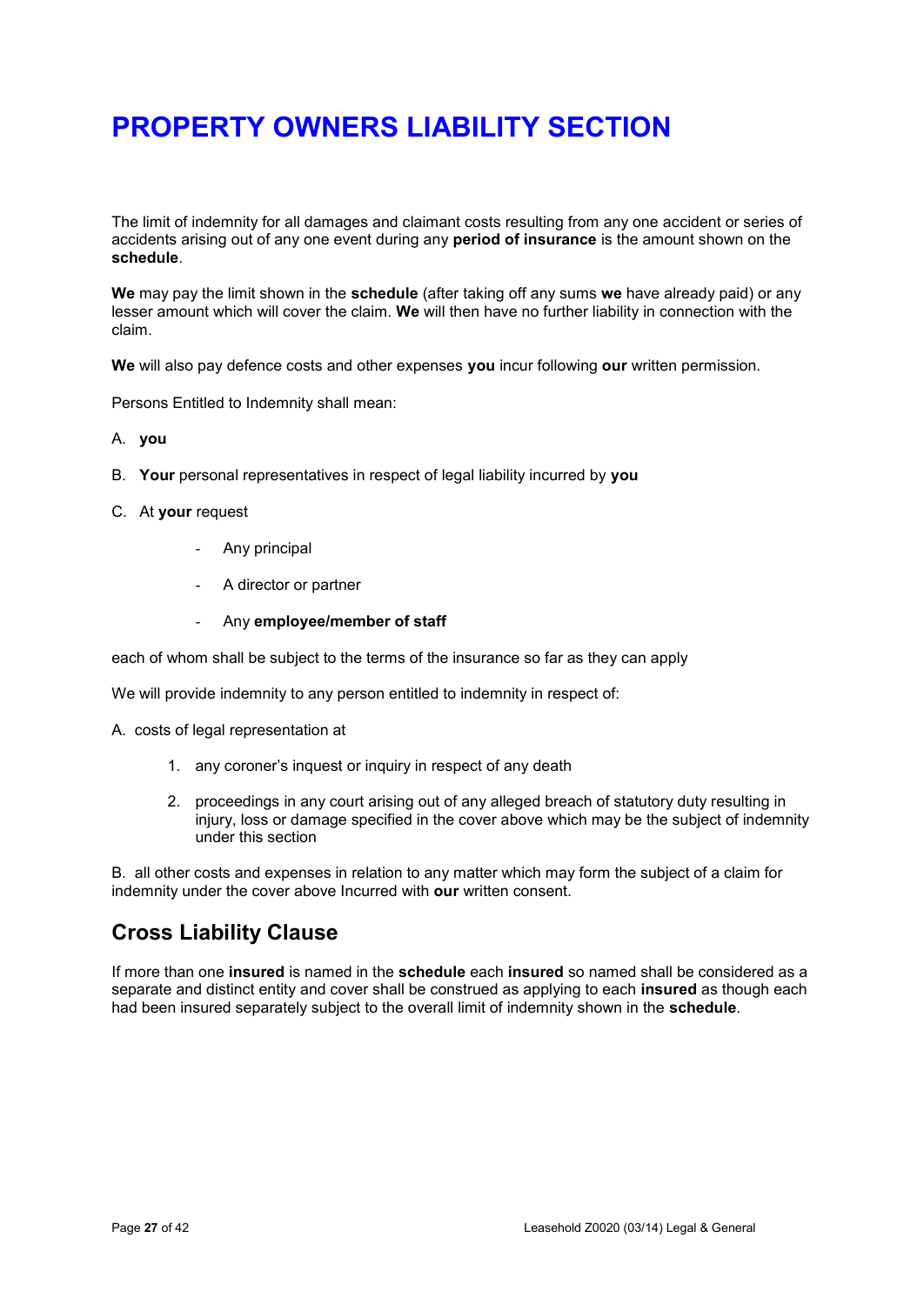# **Legal Expenses arising from Health and Safety Legislation Clause**

**We** will indemnify **you** in respect of

- 1) legal fees and expenses incurred with **our** written consent for defending proceedings, including appeals
- 2) costs of prosecution awarded against **you** which arise from any health and safety inquiry or criminal proceedings for any breach of the Health and Safety at Work etc Act 1974 or the Health and Safety at Work (Northern Ireland) Order 1978.

**We** will not provide indemnity

- 1) unless the proceedings relate to an actual or alleged act, omission or incident committed during the **period of insurance** within **geographical limits** and in connection with The **business**.
- 2) in respect of proceedings which
	- a) result from any deliberate act or omission by **you**.
	- b) relate to the health and safety of any **employee/member of staff**.
- 3) where indemnity is provided by another insurance policy.

# **Corporate Manslaughter and Corporate Homicide Act 2007 Clause**

**We** will indemnify **you** in respect of

- 1) legal fees and expenses incurred with **our** written consent for defending proceedings, including appeals
- 2) costs of prosecution awarded against **you** which arise from criminal proceedings for any offence as defined in Section 1 of the Corporate Manslaughter and Corporate Homicide Act 2007.

**We** will not provide indemnity

- 1) unless the proceedings relate to an actual or alleged offence committed during the **period of insurance** within the **geographical limits** and in connection with the **business**
- 2) in respect of proceedings which
	- a) result from any deliberate act or omission by **you.**
	- b) relate to any **employee/member of staff.**
- 3) In respect of any
	- a) fines.
	- b) remedial or publicity orders or any steps required to be taken by such orders.
- 4) where indemnity is provided by another insurance policy.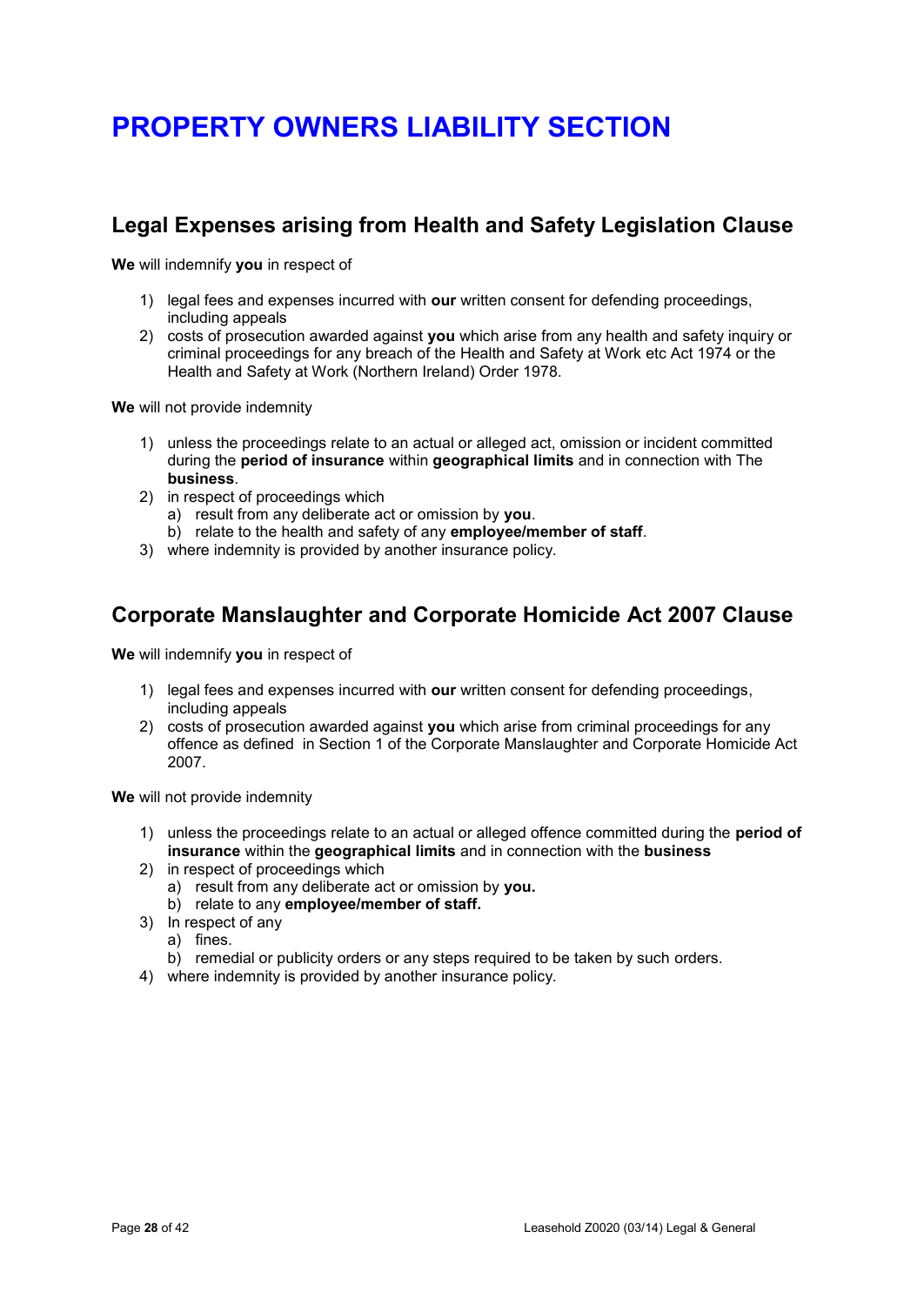# **Payment for Court Attendance**

**We** will compensate **you** if, at **our** request, **you**, any director, partner or **employee/member of staff** of **yours**, is attending court as a witness in connection with a claim for which the **insured** is entitled to indemnity.

The maximum **we** will pay for

- 1) **you**, each director or partner is £500 per day.
- 2) each **employee/member of staff** is £250 per day.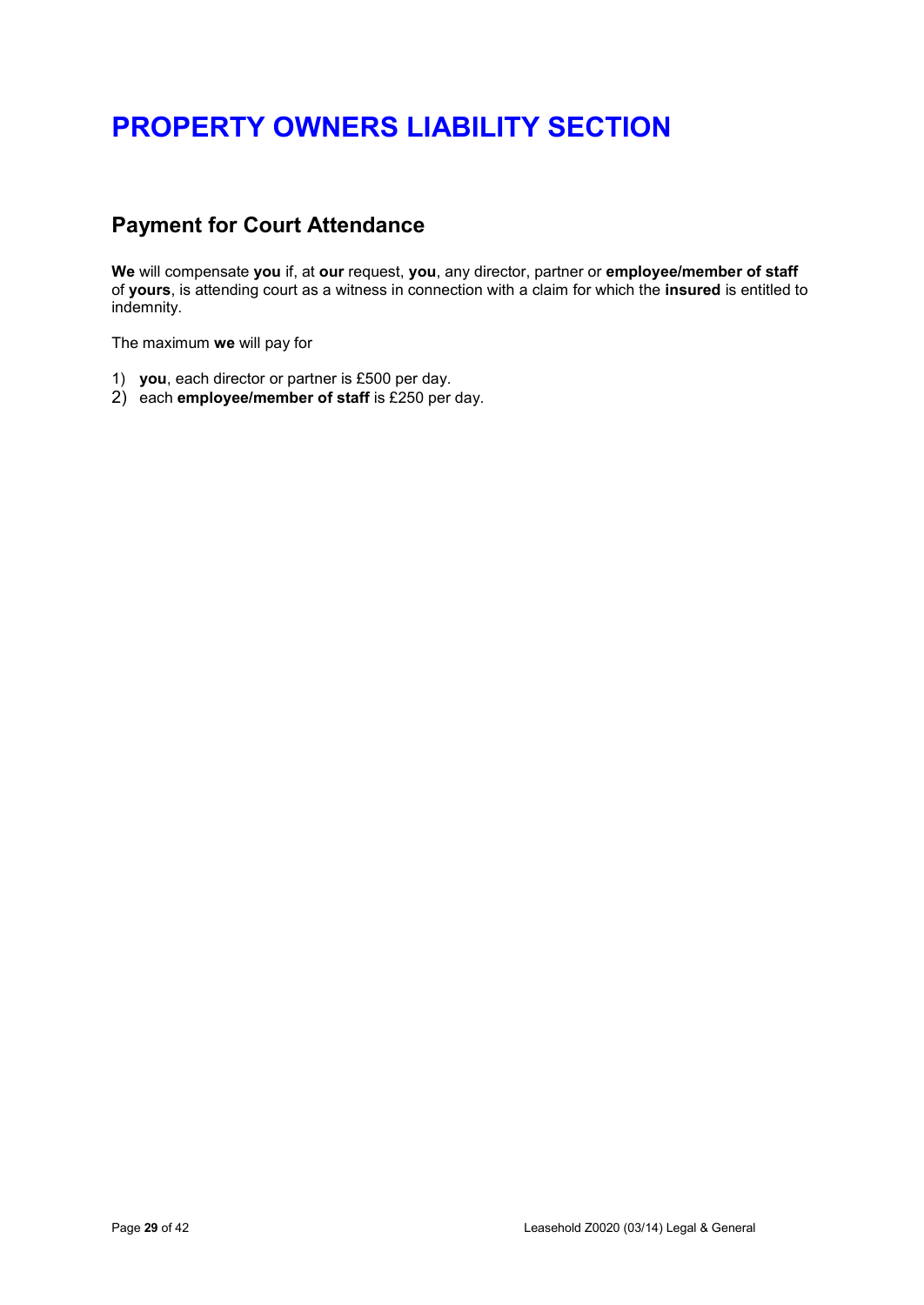# **GENERAL EXCLUSIONS**

## **The Following Exclusions Apply to The Whole of Your Insurance**

**This insurance does not cover:** 

## 1. Radioactive Contamination

This insurance does not cover:

direct or indirect loss or damage to any property;

any legal liability;

costs and expenses; or

death or injury to any person;

caused by or contributed to, or arising from, the following :

Radioactive contamination from:

- ionising radiation or contamination by radioactivity from any nuclear fuel or from any nuclear waste or from the combustion of nuclear fuel; or
- the radioactive, toxic, explosive or other hazardous or contaminating properties of any nuclear installation, reactor or other nuclear assembly or nuclear component thereof.
- any weapon or war employing atomic or nuclear fission and/or fusion or other like reaction or radioactive force or matter.

## 2. Sonic Bangs

Any loss or damage by pressure waves caused by aircraft or other flying objects moving at or above the speed of sound.

## 3. **Pollution or Contamination**

**Pollution or contamination** of air, water or soil unless the **pollution or contamination** is directly caused by an event which is sudden, identifiable, unforeseen, unintended and unexpected. The whole event must happen at a specific moment of time and place and occur at the **buildings** during the **period of insurance**. All **pollution or contamination** arising from such an event shall be deemed to have happened at the time of such event.

**We** will not cover claims arising from **pollution or contamination** which happen as a result of deliberately releasing substances, or as a result of leaks, other than escape of water or oil from **your** fixed water or heating systems.

**We** will not cover any **pollution or contamination** claim which is reported more than 30 days after the **period of insurance**.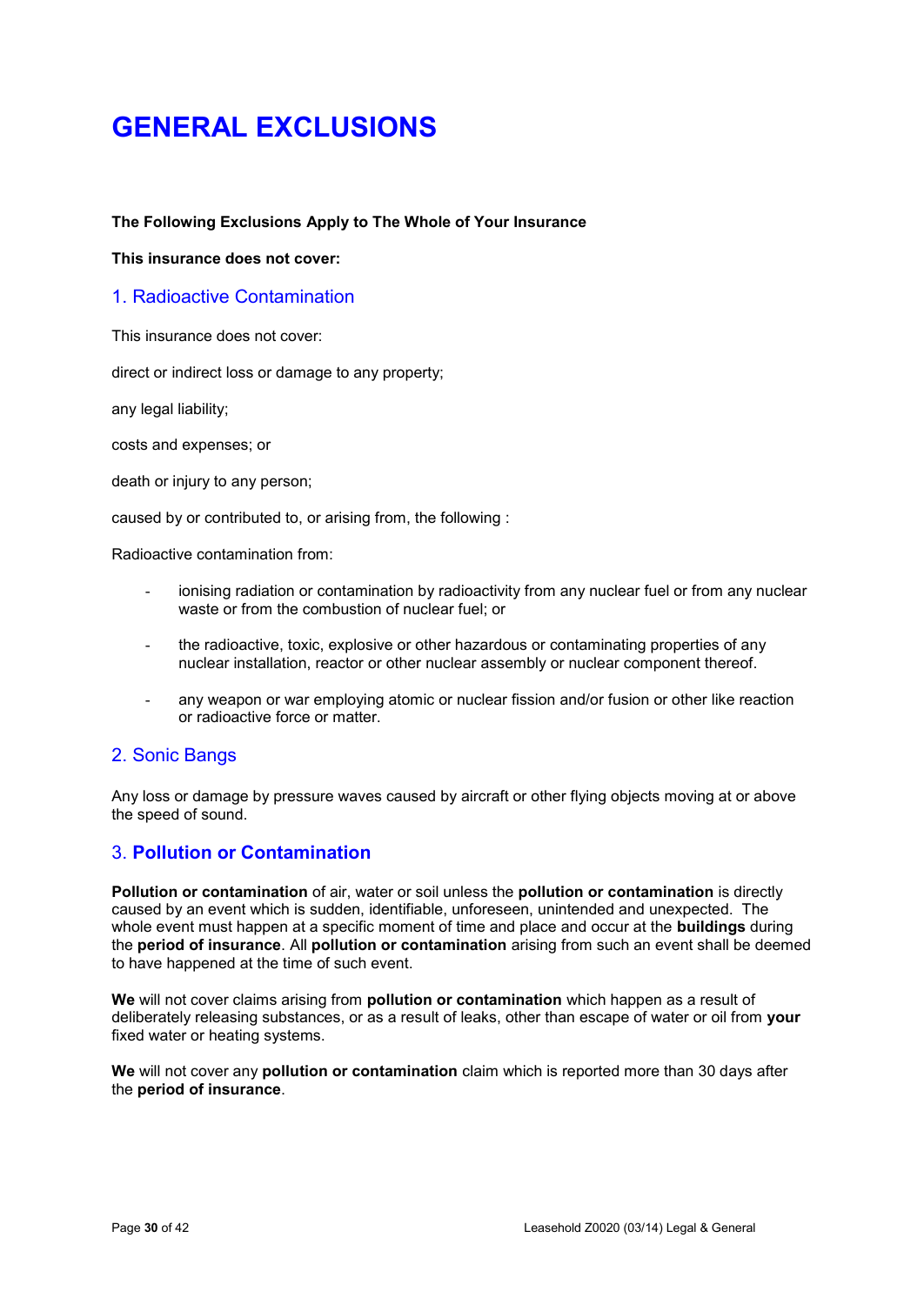# **GENERAL EXCLUSIONS**

# 4. Matching Items

The cost of replacing, repairing or changing any undamaged items or parts of items forming part of a set, suite, carpet or other items of a common nature, colour, design or use. This applies if the other item can still be used and the loss or damage only affects one part of the set.

## 5. Existing and Deliberate Damage

Loss or damage which happens before this cover starts or which arises from an event before cover starts, or any loss or damage caused deliberately by **you**.

## 6. Cyber

Loss or damage caused by computer viruses or erasure or corruption of electronic data. The failure of any equipment to correctly recognise the date or a change of date.

In this exclusion, computer virus means an instruction from an unauthorised source that corrupts data and which spreads over a computer system or network.

## 7. Loss of Value

Loss of value after **we** have made a claim payment.

## 8. Indirect Loss

Indirect loss of any kind other than as defined under item 16 of the Buildings section of this policy.

## 9. War

- i) War, invasion, act of foreign enemy, hostilities or a warlike operation or operations (whether war be declared or not), civil war, rebellion, mutiny, revolution, insurrection, civil commotion assuming the proportions of or amounting to an uprising military or usurped power
- ii) Nationalisation, confiscation, requisition, seizure or destruction by the Government or any public authority
- iii) Any action taken in controlling preventing suppressing or in any way relating to i) above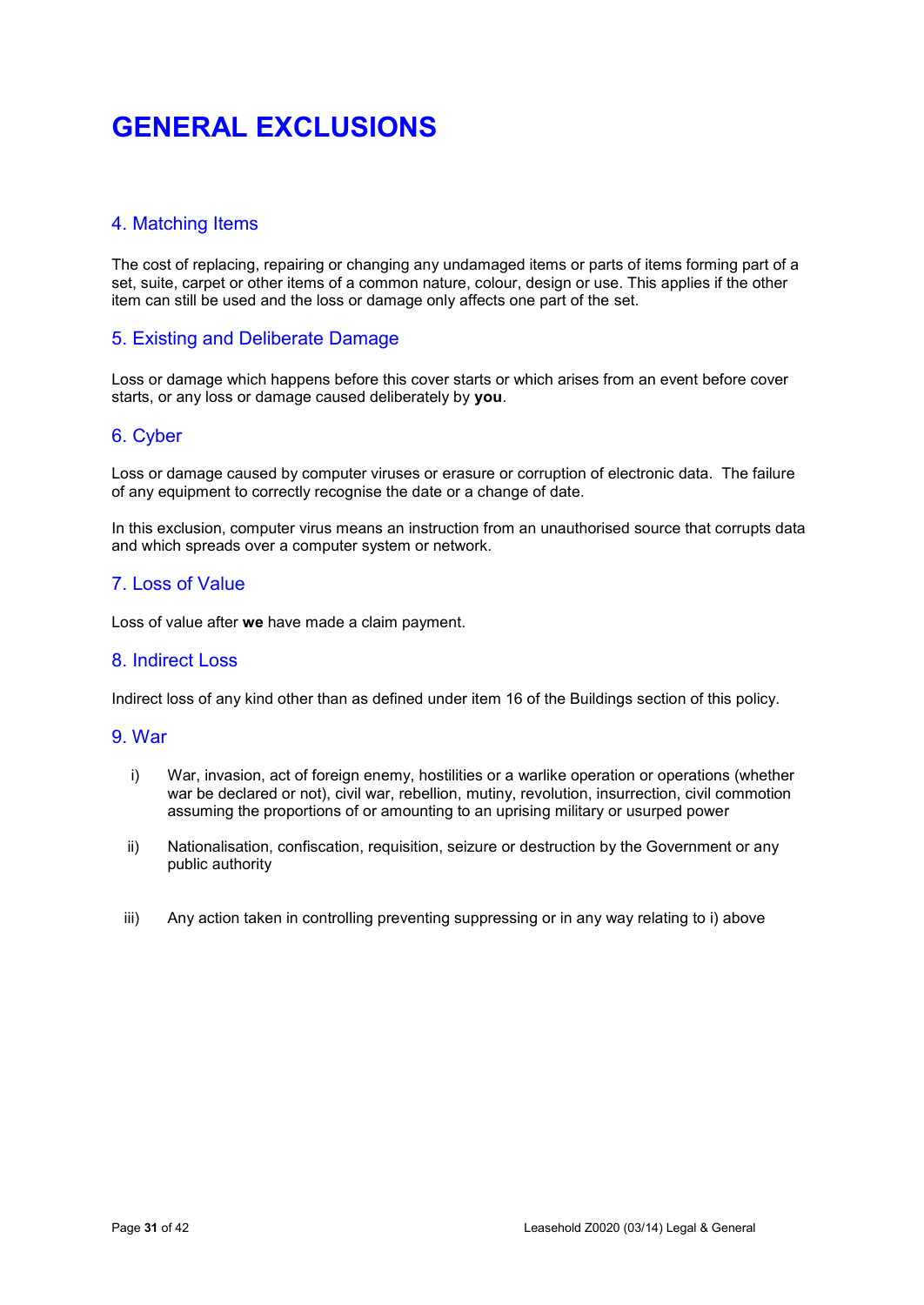# **GENERAL EXCLUSIONS**

## 10. Terrorism

Notwithstanding any provision to the contrary within this insurance or any **endorsement** thereto it is agreed that this insurance excludes loss, damage, cost and expense of whatsoever nature directly or indirectly caused by, resulting from or in connection with any act of terrorism regardless of any other cause or event contributing concurrently or in any other sequence to the loss.

For the purpose of this endorsement an act of terrorism means an act or preparation for an act, including but not limited to the use of force or violence and/or the threat thereof, of any person or group(s) of persons, whether acting alone or on behalf of or in connection with any organisation(s) or government(s), committed for political, religious, ideological or similar purposes including the intention to influence any government and/or to put the public, or any section of the public, in fear.

This endorsement also excludes loss, damage, cost or expense of whatsoever nature directly or indirectly caused by, resulting from or in connection with any action taken in controlling, preventing, suppressing or in any way relating to any act of terrorism.

If the insurer alleges that by reason of this exclusion, any loss, damage, cost or expense is not covered by this insurance the burden of proving the contrary shall be upon the **insured**.

In the event any portion of this endorsement is found to be invalid or unenforceable, the remainder shall remain in full force and effect.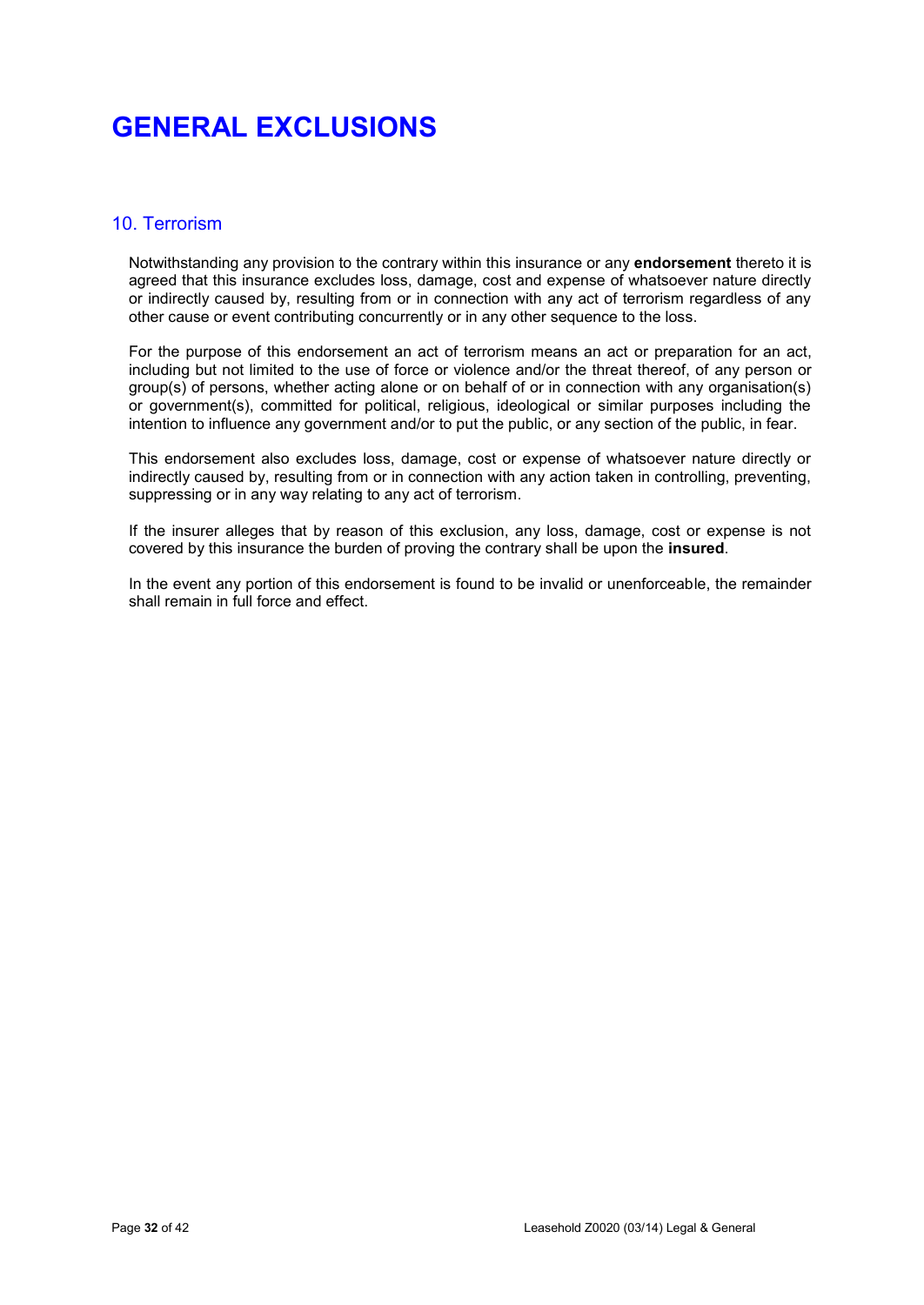# **POLICY CONDITIONS**

These are the other conditions **you** must keep to as **your** part of the contract.

# 1. Precedent To Liability

Liability under this insurance is conditional on **your** observance of the terms and conditions of the insurance and any **endorsements** attached.

## 2. Taking care

You must take all reasonable steps to prevent loss or damage to everything that is covered by this insurance. **You** must keep all **buildings** in good condition and in good repair.

## 3. Changes in **your** circumstances

When **you** arranged **your** insurance **you** told **us** certain material facts. If **you** do not tell **us** about any changes in these facts, **you** may not be covered in the event of a claim or **your** cover may be affected.

**You** must tell **us** straight away about the following:

- any **buildings** with a rebuilding value exceeding £500,000 which are or become completely **unoccupied**.

## 4. Cancelling the Policy

**We** may cancel this Insurance by giving **you** 14 days' notice at **your** last known address. If **we** cancel the insurance, **we** will refund the premium **you** paid for the rest of the current **period of insurance**.

# 5. Change in Risk

This insurance shall not be invalidated by any change in occupancy or increase in risk taking place in the **buildings** provided **you** give **us** immediate notice in writing and pay any additional premium that may be required from the date of the change in occupancy or increase in risk.

## 6. Designation of Property

For the purposes of determining where necessary the item under which any **building** is insured **we** agree to accept the designation under which such **building** has been entered in **your** books.

## 7. Fraud

If any claim made by **you** is fraudulent, or if **you** or anyone acting for **you** is dishonest in claiming any benefit under this insurance, **you** will lose all benefits under this insurance.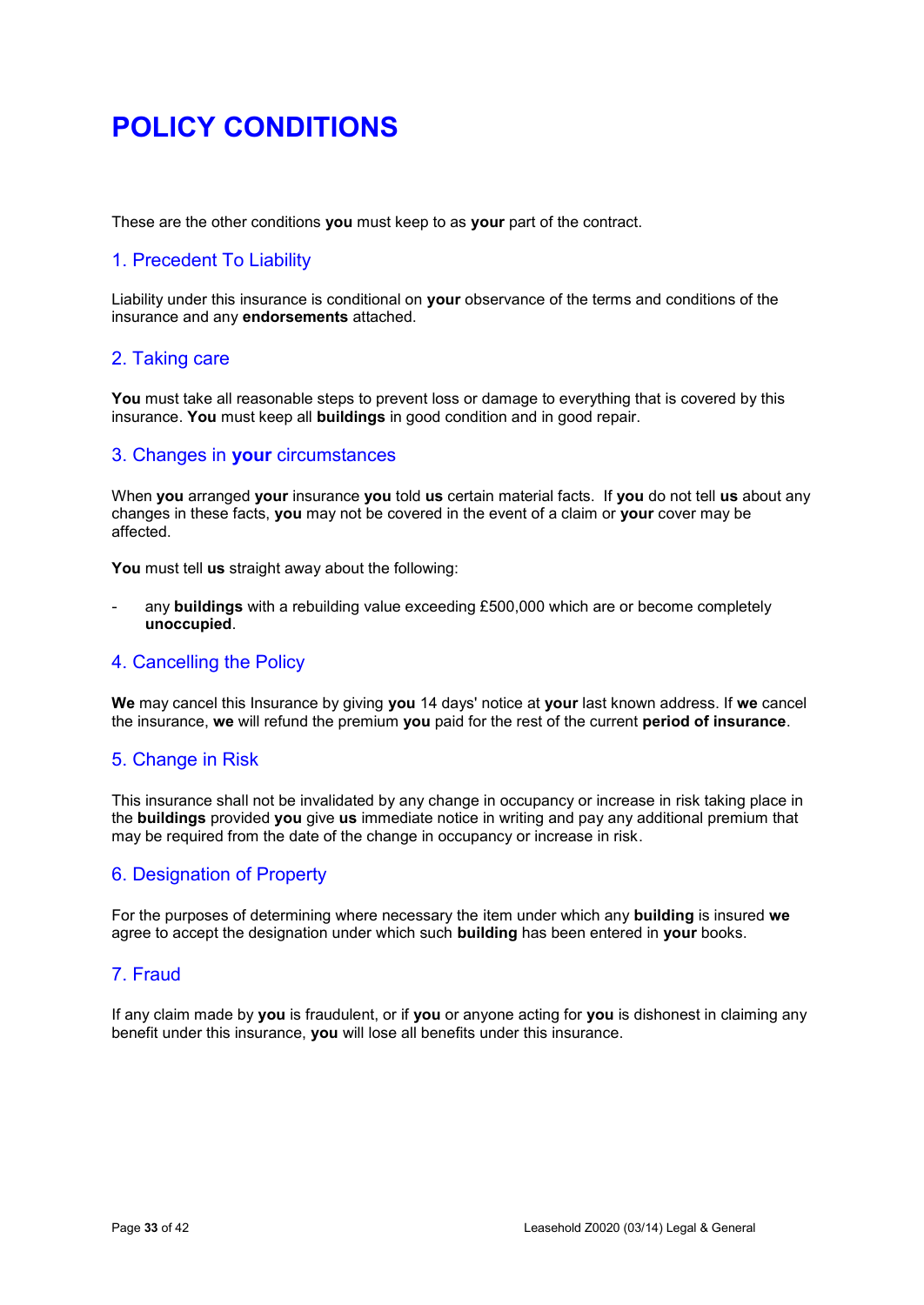# **POLICY CONDITIONS**

# 8. Non Invalidation

This insurance shall not be invalidated by any act or omission or by any alteration whereby the risk of damage is increased unknown to or beyond **your** control provided **you** give **us** notice in writing immediately **you** become aware and pay an appropriate additional premium if required.

# 9. Policy Voidable

This insurance will be void in the event of misrepresentation, mis-description or non- disclosure in any material particular.

## 10. Arbitration

If any difference shall arise as to the amount to be paid under this insurance (liability being otherwise admitted) such difference shall be referred to an arbitrator to be appointed by the parties in accordance with the statutory provisions currently in force. Where any difference is by this Condition to be referred to arbitration the making of an award shall be a condition precedent to any right of action against **us**.

# 11. Transferring your interest in the Policy

**You** cannot transfer **your** interest in this insurance to anyone else without **our** written approval.

## 12. Inflation Protection – Index Linking

**We** will change the **buildings** sum insured each month using figures available from the RICS or another similar index.

Index linking will continue while the **buildings** are repaired or replaced as long as **you** make sure any work is carried out as quickly as possible.

If the sum insured increases because of index linking, **we** will not make any extra charges until **you** renew the insurance.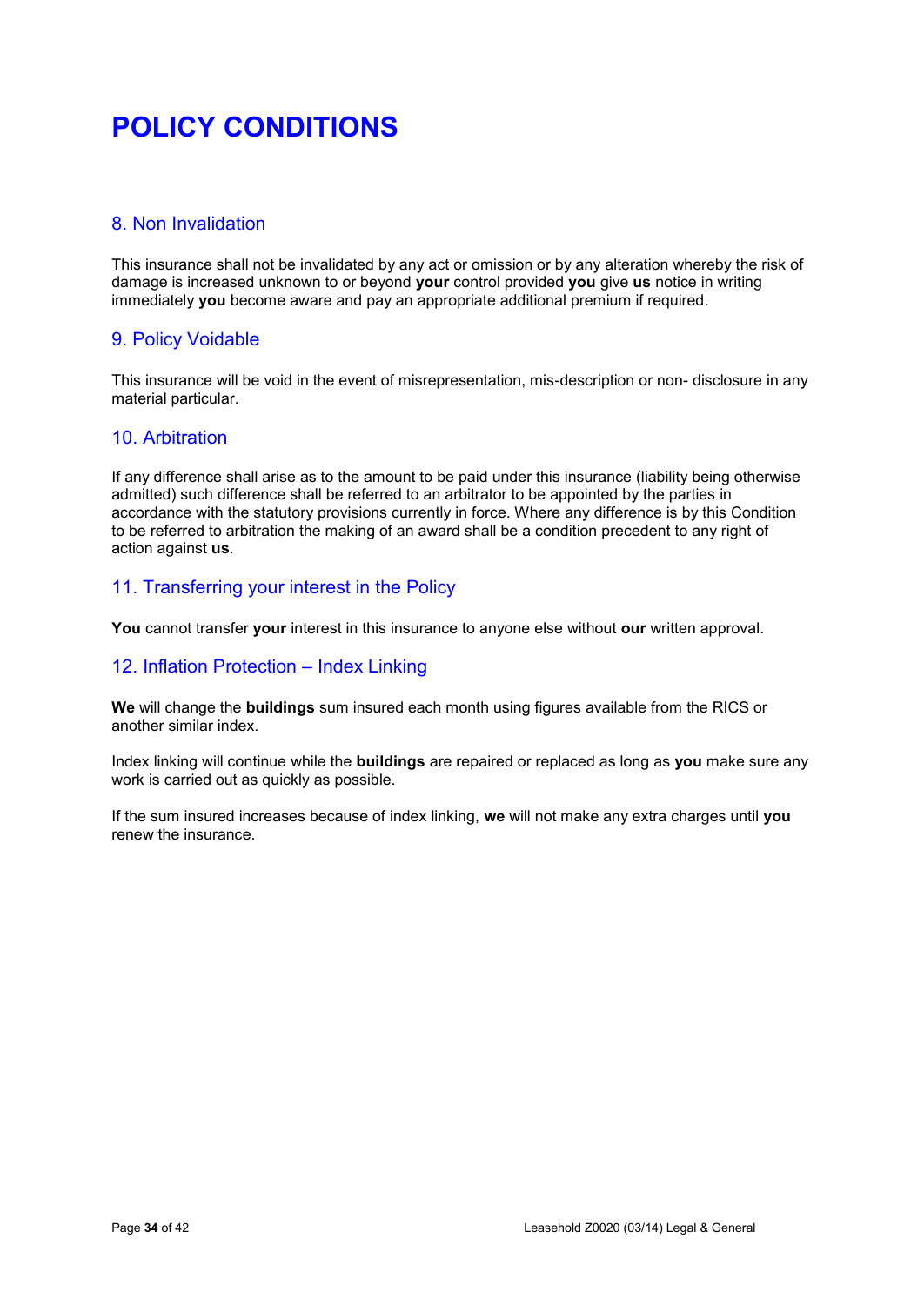These are the conditions **you** will need to keep to as **your** part of the contract.

If anything happens which might lead to a claim, what **you** must do depends on what has happened. The sooner **you** tell **us**, the better. In some cases, there are other people **you** should contact first.

# **What To Do**

If someone is holding **you** responsible for an injury or damage, **you** must not admit **you** were responsible. Tell **us** within 3 days and give **us** full details in writing as soon as **you** can. If **you** receive any writ, summons, letter of claim or other legal document, send it to **us** straight away without answering it.

If **you** are a victim of theft, riot or vandalism, tell the police within 24 hours of discovering the loss or damage and ask for an incident number or crime report number. Then tell **us** as soon as **you** can.

For any other claims, tell **us** as soon as possible.

# **Rights and Responsibilities**

**We** may need to get into a building that has been damaged to save anything **we** can and to make sure no more damage happens. **You** must help **us** to do this but **you** must not leave **your** property with **us**, as **our** responsibility.

**You** must not admit, settle, reject, negotiate or promise to pay any claim without **our** written permission. **We** will not unreasonably hold back **our** permission.

**We** have the right, at **our** expense and in **your** name to:

- take over the defence or settlement of any claim;
- start legal action in **your** name to get compensation from anyone else; or
- start legal action in **your** name to get back from anyone else any payments that have already been made.

**You** must give **us**, and pay for, all the information **we** reasonably ask for about any claim. **You** must also help **us** to take legal action against anyone or help **us** defend any legal action if **we** ask **you** to.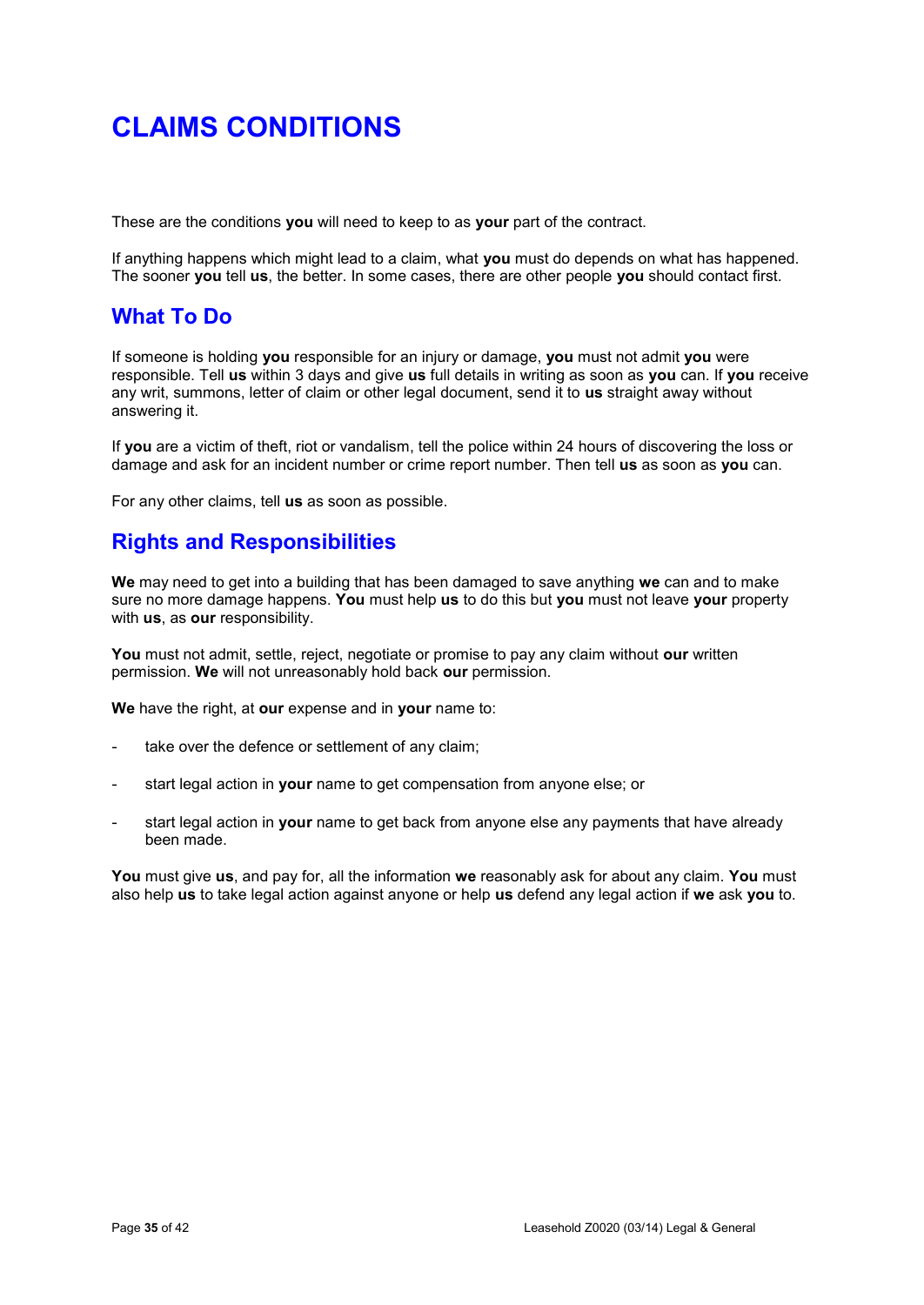# **How to Make a Claim**

Follow the steps below

- 1. In an emergency, **you** should take any immediate action which **you** need to protect **your** property from further damage, such as switching off the gas, electricity and water.
- 2. Check **your schedule** and policy wording to see if **you** are covered for the loss or damage. Read carefully any conditions that may apply and the sections headed "what is not covered". **Arthur J. Gallagher Housing Limited** will help **you** if **you** have any questions.
- 3. Read these "claim conditions" and follow any instructions given.
- 4. In the event of a loss covered under this policy contact:

Arthur J. Gallagher Housing Limited Claims Department 27-30 Railway Street Chelmsford Essex CM1 1QS

Tel: 01245 341200 Fax: 01245 290 324

At any stage please feel free to contact **Arthur J. Gallagher Housing Limited** for advice on how to go ahead with **your** claim.

### What **we** will do.

(This will depend on the type of claim and the value involved.)

- 1. **We** may be able to settle the claim from the information **you** have given **us** but **we** may need to contact **you** for more information. It would help **us** if **you** keep records of property valuations and provide photographs of any significant damage before repairs are undertaken.
- 2. **We** may need to send a Loss Adjuster to find out more about **your** claim. A Loss Adjuster specialises in dealing with insurance claims. He or she will report to **us**. **We** will pay any fee involved unless **we** state otherwise.

**Arthur J Gallagher Housing Limited** claims staff will do all they can to help **you**.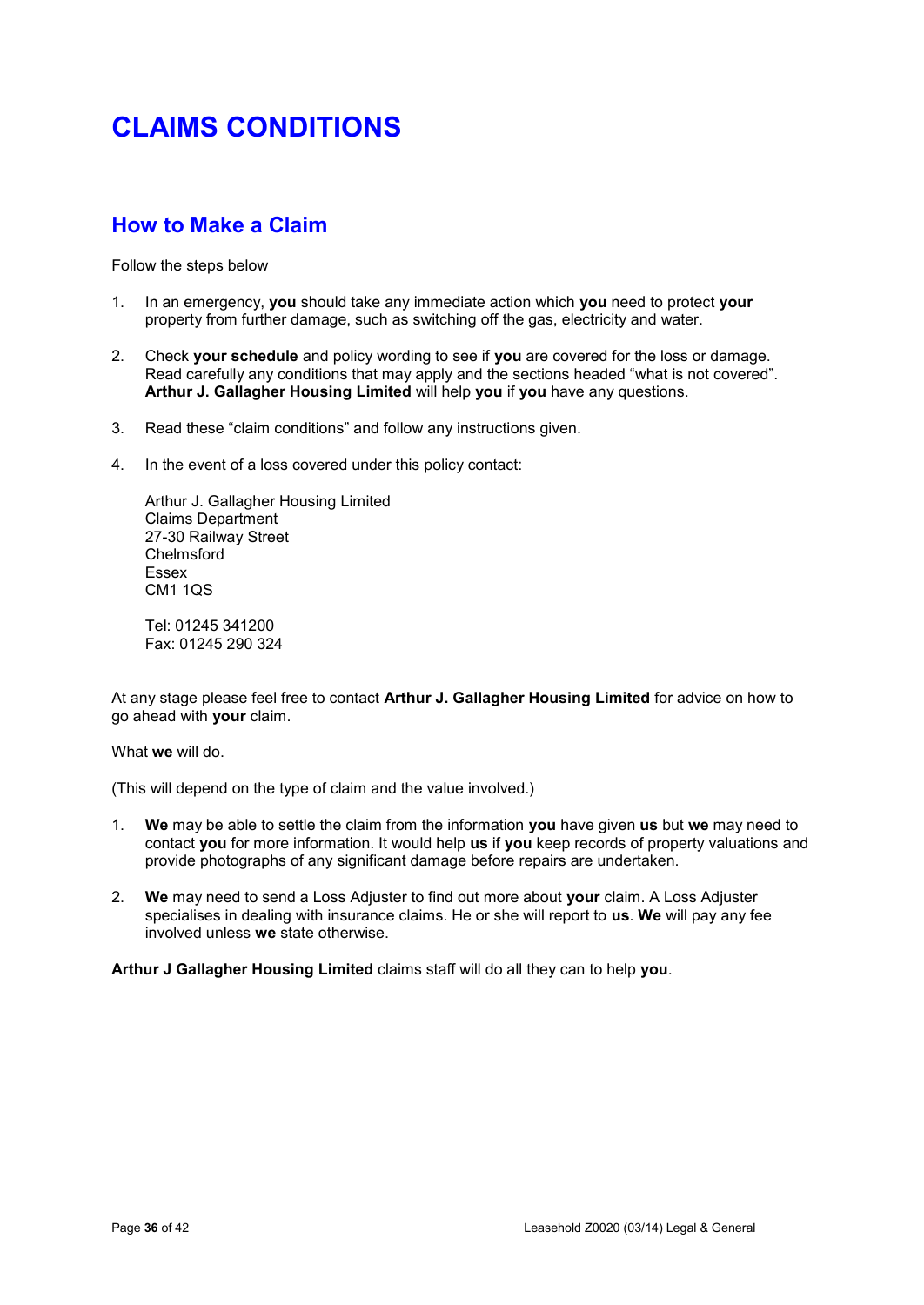# **Buildings Section – Claims Settlement**

## How **We** Settle Claims

As long as the damage is covered under **your** insurance, **we** will pay the cost of repairing or replacing the damaged parts of the **buildings** in a new condition similar in size, shape or design, including fees and other costs. If the damaged parts are no longer available in their original form, **we** will replace them with parts of a similar quality. If the **buildings** have not been kept in a good state of repair, **we** will pay the cost of repairing or replacing the damaged parts of the **buildings**, but **we** will take off an amount for wear and tear.

Fees and other costs mean architects', surveyors' and legal fees necessarily incurred in repair and replacement (but excluding fees and costs incurred in preparing or furthering any claim under this insurance).

## If Repairs Or Replacement Are Not Carried Out

If **you** do not repair or replace the **buildings**, **we** will pay the reduction in market value of the **buildings** caused by the damage. **We** will not pay more that it would have cost to repair the damage if the repair work had been done straight away.

## Building Regulations, Local Authority or Legal Conditions

**We** will not pay the cost of meeting building regulations, local authority or legal conditions if **you** knew that **you** needed to meet any regulations or conditions and a notice was served on **you** before the damage happened. **We** will not pay the cost of meeting any regulations or conditions if they apply to any undamaged parts of the **buildings**.

**We** will not pay if the value of **your buildings** is reduced because **you** have repaired or replaced the **buildings**.

## **Excess**

**We** will take off the **excess** from the amount **we** pay **you** to settle **your** claim

## What **We** Will Pay

The most **we** will pay for any one claim, including fees and other costs, is the **buildings** sum insured shown on the **schedule** or the Any One Building Maximum Claim limit shown in the **schedule** whichever is the lower.

The sum insured on **buildings** will not be reduced after a claim is paid.

The new premium will be based on the new sums insured shown on the **schedule** plus or minus any **buildings** acquired or disposed of during the **period of insurance**.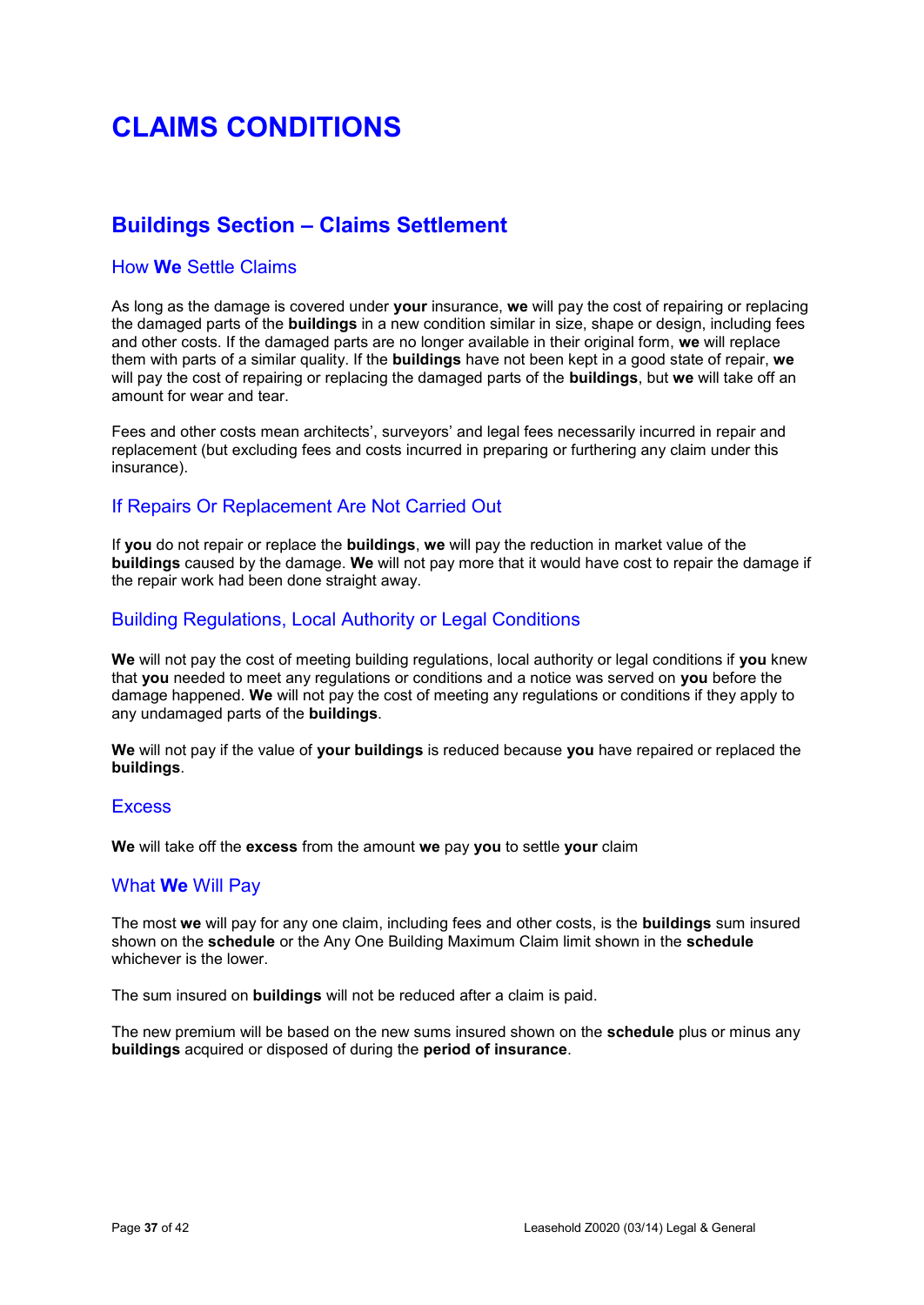## Other Insurance

If **you** claim under this insurance for something that is also covered by another insurance **we** will only pay **our** share of the claim. **You** must give **us** full details of the other insurance.

If any such other insurance is subject to any provision whereby it is excluded from ranking concurrently with this insurance either in whole or in part from contributing rateably **our** liability under this insurance shall be limited to that proportion of the damage which the Sum Insured under this insurance bears to the value of the property.

## **Arbitration**

If any difference shall arise as to the amount to be paid under this insurance (liability being otherwise admitted) such difference shall be referred to an arbitrator to be appointed by the parties in accordance with the statutory provisions currently in force. Where any difference is by this condition to be referred to arbitration the making of an award shall be a condition precedent to any right of action against **us**.

## **Subrogation**

Any claimant under this insurance shall at **our** request and expense take and permit to be taken all necessary steps for enforcing rights against any other party in **your** name before or after any payment is made by **us.**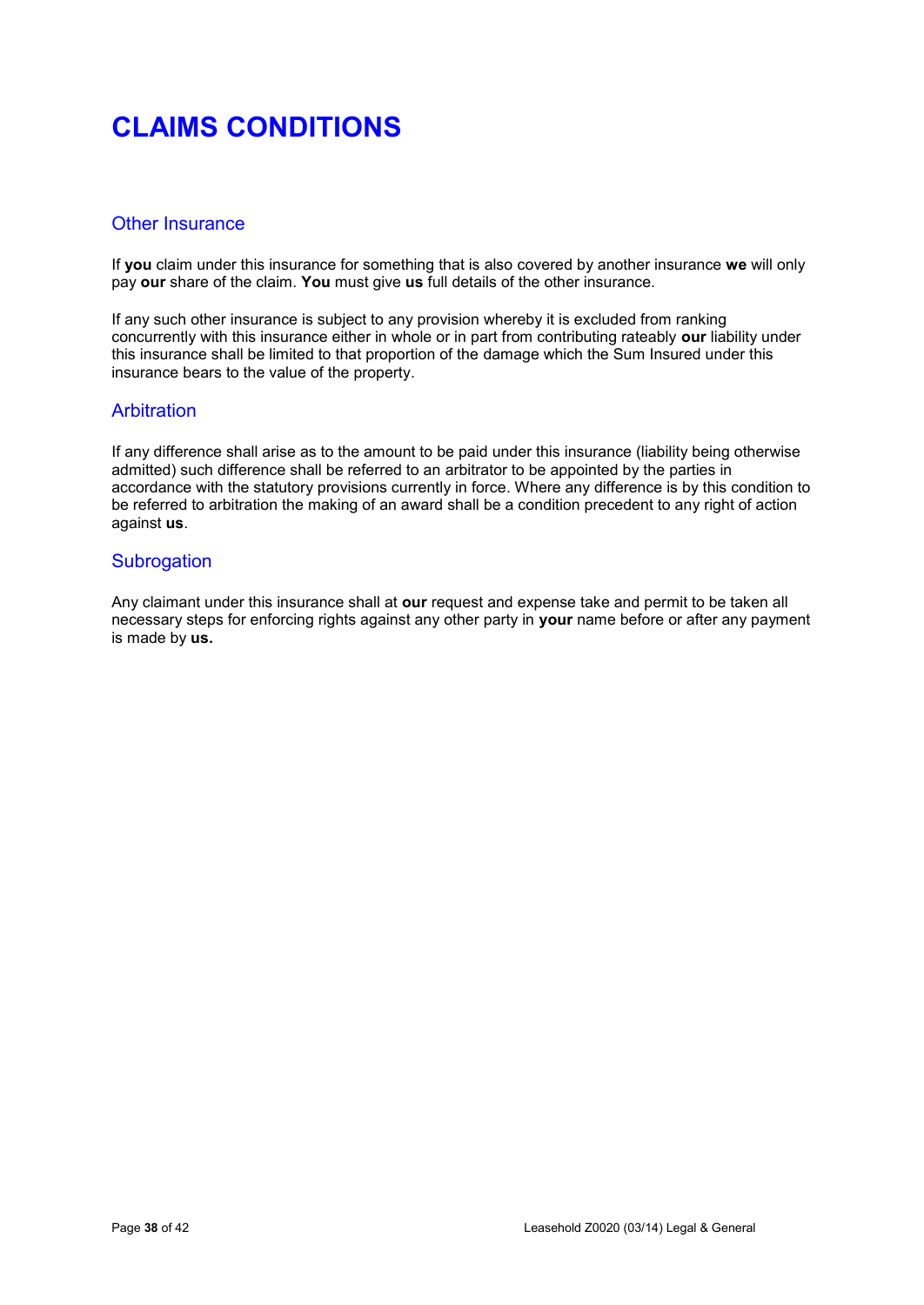Where noted on **your schedule** the following **endorsement**s apply:

# TER 01.Terrorism Extension

Notwithstanding anything stated herein to the contrary the following General Exclusions do not apply:

## General Exclusion 10 Terrorism

This insurance, in consideration of the payment of an additional premium and its Insurance Premium Tax, is extended for the **period of insurance** stated in the **schedule** to include loss or damage to the property insured and business interruption resulting therefrom insofar and to the extent that it is insured in the United Kingdom other than Northern Ireland (meaning England and Wales and Scotland but not the territorial seas adjacent thereto as defined by the Territorial Sea Act 1987 and not the Isle of Man nor the Channel Islands) caused by an Act of Terrorism certified as such by Her Majesty's Government or HM Treasury or any successor or other relevant authority.

For the purpose of this extension an act of terrorism means an act or preparation for an act, including but not limited to the use of force or violence and/or the threat thereof, of any person or group(s) of persons, whether acting alone or on behalf of or in connection with any organisation(s) or government(s), committed for political, religious, ideological or similar purposes including the intention to influence any government and/or to put the public, or any section of the public, in fear.

This extension also covers loss, damage, cost or expense of whatsoever nature directly or indirectly caused by, resulting from or in connection with any action taken in controlling, preventing, suppressing or in any way relating to any act of terrorism.

Provided always that the Terrorism Insurance provided under this extension is subject to all the terms and conditions of this insurance except as expressly varied hereby and in addition subject to the following exclusions:

## 1. **Radioactive Contamination and Nuclear Assemblies Clause**

**We** will not pay for loss or destruction of or damage to any property whatsoever, or any loss or expenses whatsoever resulting or arising therefrom or any consequential loss directly or indirectly caused by or contributed to by or arising from:-

- a) ionising radiations or contamination by radioactivity from any nuclear fuel or from any nuclear waste from the combustion of nuclear fuel,
- b) the radioactive, toxic, explosive or other hazardous properties of any nuclear assembly or nuclear component thereof.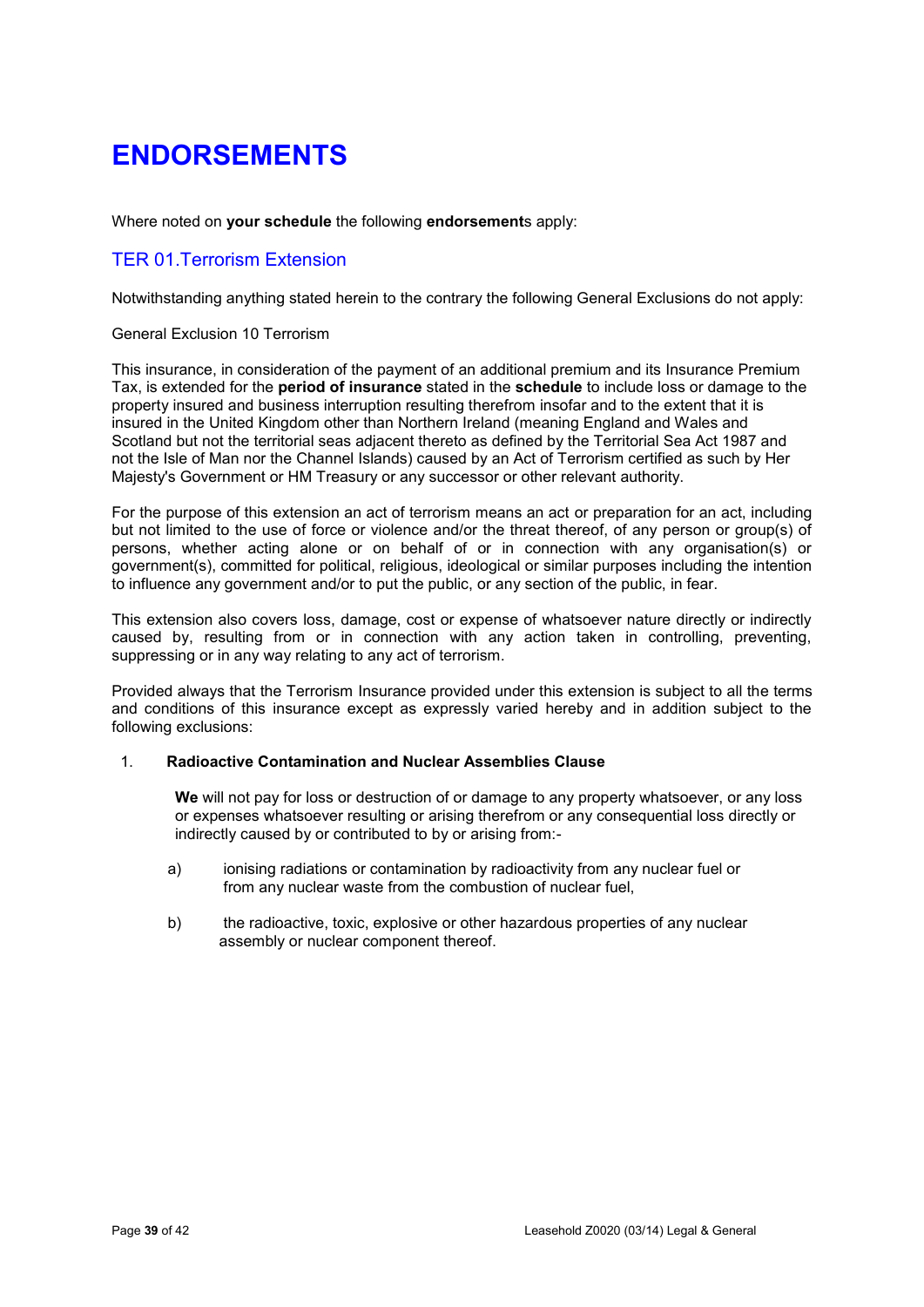## 2. **Biological and Chemical Contamination Exclusion**

**We** will not pay for loss or destruction of or damage to any property whatsoever, or any loss or expenses whatsoever resulting or arising therefrom or any consequential loss directly or indirectly caused by or contributed to by or arising from biological or chemical contamination due to or arising from:-

- a) terrorism; and/or
- b) steps taken to prevent, suppress, control or reduce the consequences of any actual, attempted, threatened, suspected or perceived terrorism.

However 1 and 2 above only apply in respect of residential property, houses and **blocks of flats** and other dwellings insured in the name of a private individual.

## 3. **War Exclusion**

**We** will not pay for any loss or damage or liability directly or indirectly occasioned by, happening through or in consequence of war, invasion, acts of foreign enemies, hostilities (whether war be declared or not), civil war, rebellion, revolution, insurrection, military or usurped power.

## 4. **Digital and /or Cyber Risks Exclusion**

**We** will not pay for any loss whatsoever directly or indirectly caused by or contributed to by or arising from or occasioned by or resulting from damage to any computer or other equipment or component or system or item which processes, stores, transmits or receives data or any part thereof whether tangible or intangible (including but without limitation any information or programs or software) and whether the property of the **Insured** or not, where such damage is caused by **Virus or Similar Mechanism** or **Hacking** or **Denial of Service Attack**;

### Or

 Consequential loss directly or indirectly caused by or arising from **Virus or Similar Mechanism** or **Hacking** or **Denial of Service Attack**.

 Wherever the words "**Virus or Similar Mechanism**" or "**Hacking**" or "**Denial of Service Attack**" appear they shall have the following meanings:

### **Virus or Similar Mechanism**

 Virus or Similar Mechanism means program code, programming instruction or any set of instructions intentionally constructed with the ability to damage, interfere with or otherwise adversely affect computer programs, data files or operations, whether involving selfreplication or not. The definition of Virus or Similar Mechanism includes but is not limited to Trojan horses, worms and logic bombs.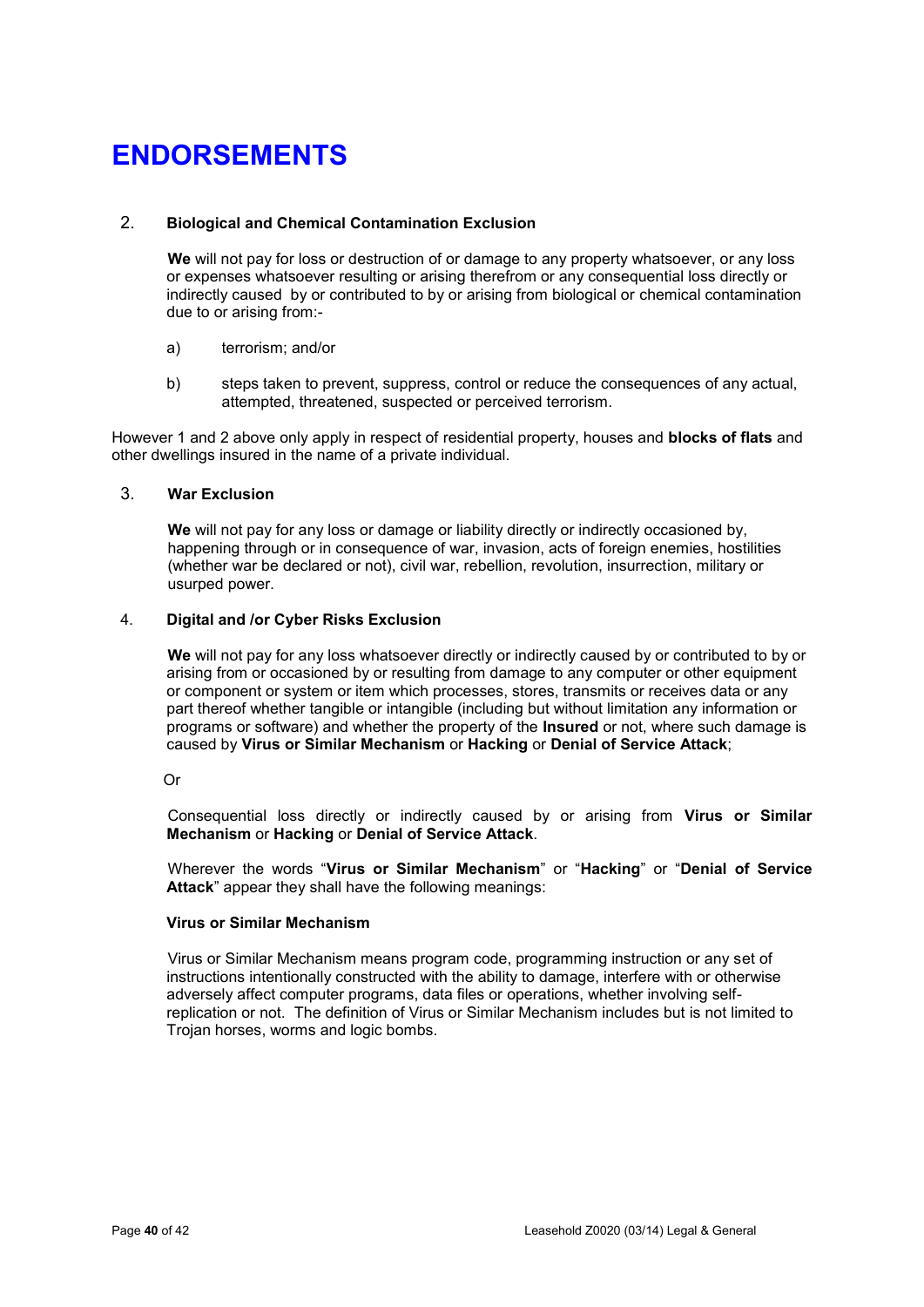## **Hacking**

Hacking means unauthorised access to any computer or other equipment or component or system or item which processes, stores or retrieves data, whether the property of the **insured**  or not.

### **Denial of Service Attack**

 Denial of Service Attack means any actions or instructions constructed or generated with the ability to damage, interfere with or otherwise affect the availability of networks, network services, network connectivity or information systems. Denial of Service Attacks include, but are not limited to the generation of excess traffic into network addresses, the exploitation of system or network weaknesses and the generation of excess or non-genuine traffic between and amongst networks.

and provided that **our** liability in respect of all losses arising out of any one occurrence and in the aggregate in any one **period of insurance** shall not exceed the limits as otherwise specified in this insurance.

Irrespective of the currency in which the insurance is expressed, the limit of liability and the premium for the insurance affected by this extension will be determined in sterling.

### **Special Condition**

Any Long Term Agreement / Undertaking to which this insurance is subject shall not apply to the Terrorism Insurance provided under this extension.

## MIC 01. Multiple Insureds Clause

The following Condition is hereby added to this insurance:

- (i) It is noted and agreed that if the **insured** described in the **schedule** comprises more than one insured party each operating as a separate and distinct entity then (save as provided in this Multiple Insureds Clause) cover hereunder shall apply in the same manner and to the same extent as if individual policies had been issued to each such insured party provided that **our** total liability to all of the insured parties collectively shall not exceed the sums insured and limits of indemnity including any inner limits set by memorandum or **endorsement** stated in this insurance.
- (ii) It is understood and agreed that any payment or payments by **us** to any one or more such insured parties shall reduce to the extent of that payment **our** liability to all such parties arising from any one event giving rise to a claim under this insurance and (if applicable) in the aggregate.
- (iii) It is further understood that the insured parties will at all times preserve and enforce the various contractual agreements entered into by the insured parties and the contractual remedies of such parties in the event of loss or damage.
- (iv) It is further understood and agreed that **we** shall be entitled to avoid liability to any of the insured parties in circumstances of fraud, misrepresentation, non-disclosure or breach of any warranty or condition of this policy committed by that insured party each referred to in this clause as a Vitiating Act.